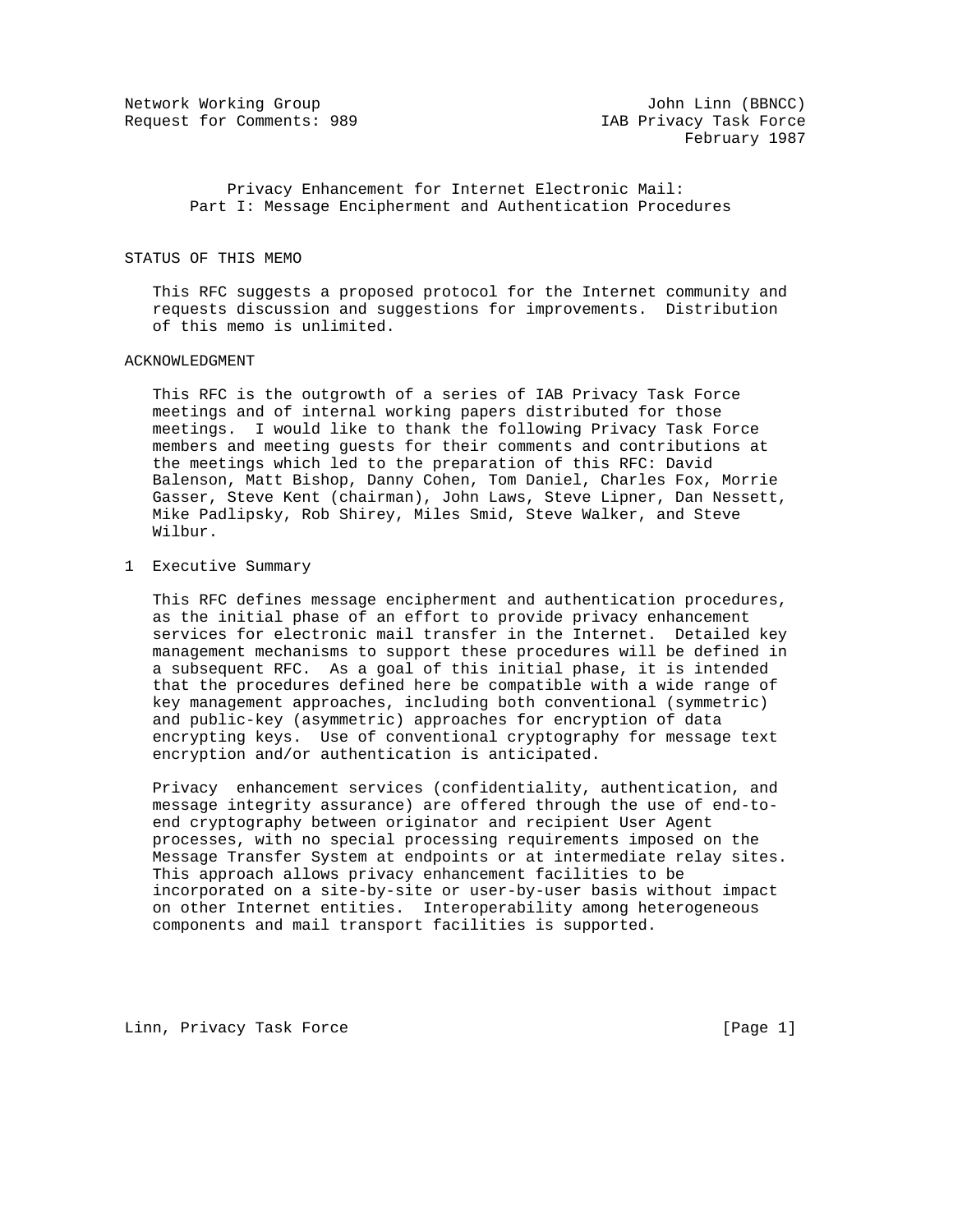#### 2 Terminology

 For descriptive purposes, this RFC uses some terms defined in the OSI X.400 Message Handling System Model. This section replicates a portion of X.400's Section 2.2.1, "Description of the MHS Model: Overview" in order to make the terminology clear to readers who may not be familiar with the OSI MHS Model.

 In the [MHS] model, a user is a person or a computer application. A user is referred to as either an originator (when sending a message) or a recipient (when receiving one). MH Service elements define the set of message types and the capabilities that enable an originator to transfer messages of those types to one or more recipients.

 An originator prepares messages with the assistance of his User Agent. A User Agent (UA) is an application process that interacts with the Message Transfer System (MTS) to submit messages. The MTS delivers to one or more recipient UAs the messages submitted to it. Functions performed solely by the UA and not standardized as part of the MH Service elements are called local UA functions.

 The MTS is composed of a number of Message Transfer Agents (MTAs). Operating together, the MTAs relay messages and deliver them to the intended recipient UAs, which then make the messages available to the intended recipients.

 The collection of UAs and MTAs is called the Message Handling System (MHS). The MHS and all of its users are collectively referred to as the Message Handling Environment.

3 Services, Constraints, and Implications

 This RFC's goal is to define mechanisms to enhance privacy for electronic mail transferred in the Internet. The facilities discussed in this RFC provide privacy enhancement services on an end-to-end basis between sender and recipient UAs. No privacy enhancements are offered for message fields which are added or transformed by intermediate relay points. Two distinct privacy enhancement service options are supported:

- 1. an option providing sender authentication and integrity verification
- 2. an option providing sender authentication and integrity verification in addition to confidentiality service through encryption

 No facility for confidentiality service in the absence of authentication is provided. Encryption and authentication facilities may be applied selectively to portions of a message's contents; this allows less sensitive portions of messages (e.g., descriptive fields)

Linn, Privacy Task Force **Example 2** 2 and 2 and 2 and 2 and 2 and 2 and 2 and 2 and 2 and 2 and 2 and 2 and 2 and 2 and 2 and 2 and 2 and 2 and 2 and 2 and 2 and 2 and 2 and 2 and 2 and 2 and 2 and 2 and 2 and 2 and 2 and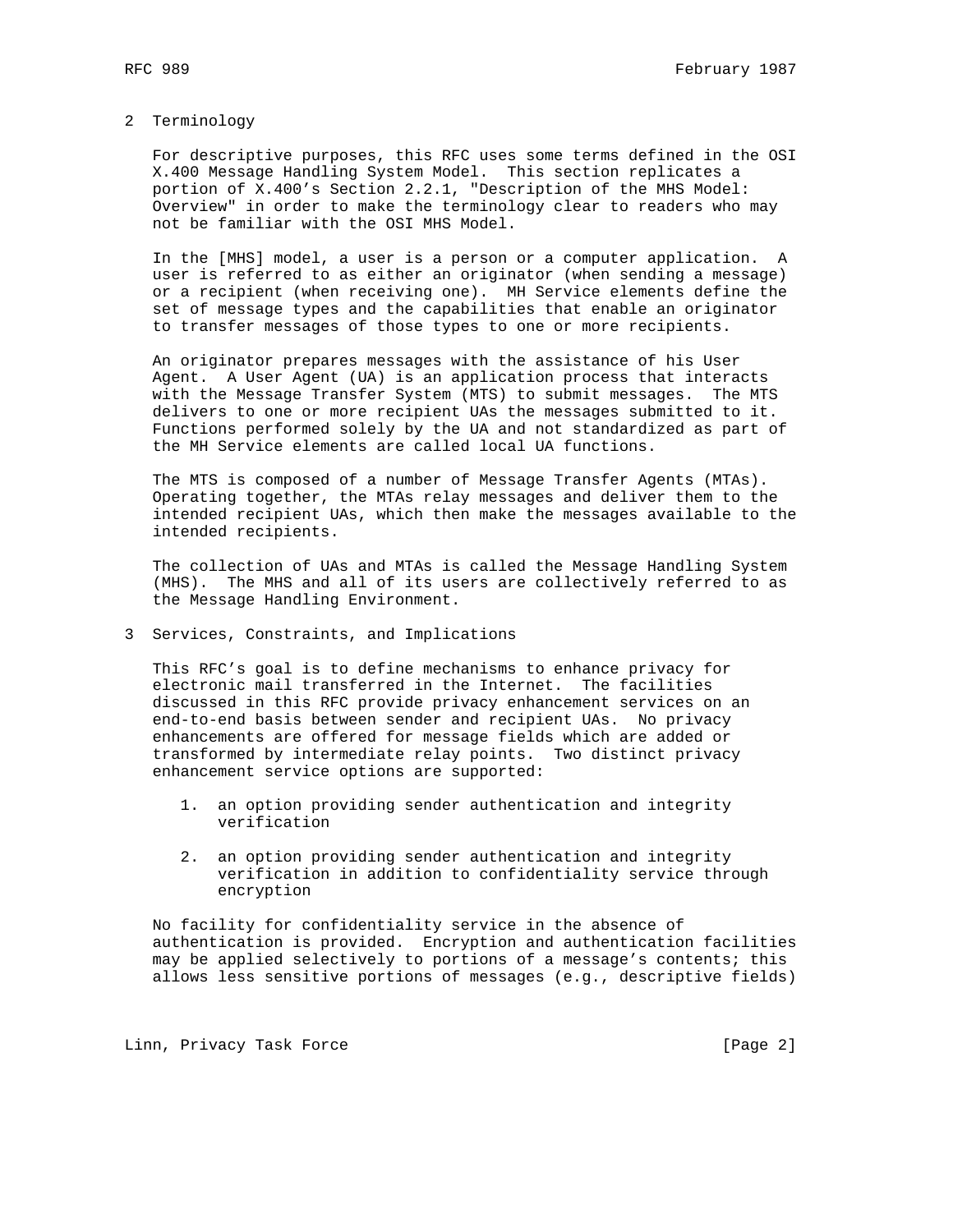to be processed by a recipient's delegate in the absence of the recipient's personal cryptographic keys.

 In keeping with the Internet's heterogeneous constituencies and usage modes, the measures defined here are applicable to a broad range of Internet hosts and usage paradigms. In particular, it is worth noting the following attributes:

- 1. The mechanisms defined in this RFC are not restricted to a particular host or operating system, but rather allow interoperability among a broad range of systems. All privacy enhancements are implemented at the application layer, and are not dependent on any privacy features at lower protocol layers.
- 2. The defined mechanisms offer compatibility with non enhanced Internet components. Privacy enhancements will be implemented in an end-to-end fashion which does not impact mail processing by intermediate relay hosts which do not incorporate privacy enhancement facilities. It is necessary, however, for a message's sender to be cognizant of whether a message's intended recipient implements privacy enhancements, in order that encoding and possible encipherment will not be performed on a message whose destination is not equipped to perform corresponding inverse transformations.
- 3. The defined mechanisms offer compatibility with a range of mail transport facilities (MTAs). Within the Internet, electronic mail transport is effected by a variety of SMTP implementations. Certain sites, accessible via SMTP, forward mail into other mail processing environments (e.g., USENET, CSNET, BITNET). The privacy enhancements must be able to operate across the SMTP realm; it is desirable that they also be compatible with protection of electronic mail sent between the SMTP environment and other connected environments.
- 4. The defined mechanisms offer compatibility with a broad range of electronic mail user agents (UAs). A large variety of electronic mail user agent programs, with a corresponding broad range of user interface paradigms, is used in the Internet. In order that an electronic mail privacy enhancement be available to the broadest possible user community, it is desirable that the selected mechanism be usable with the widest possible variety of existing UA programs. For purposes of pilot implementation, it is desirable that privacy enhancement processing be incorporable into a separate program, applicable to a range of UAs, rather than requiring internal modifications to

Linn, Privacy Task Force **Example 20** (Page 3)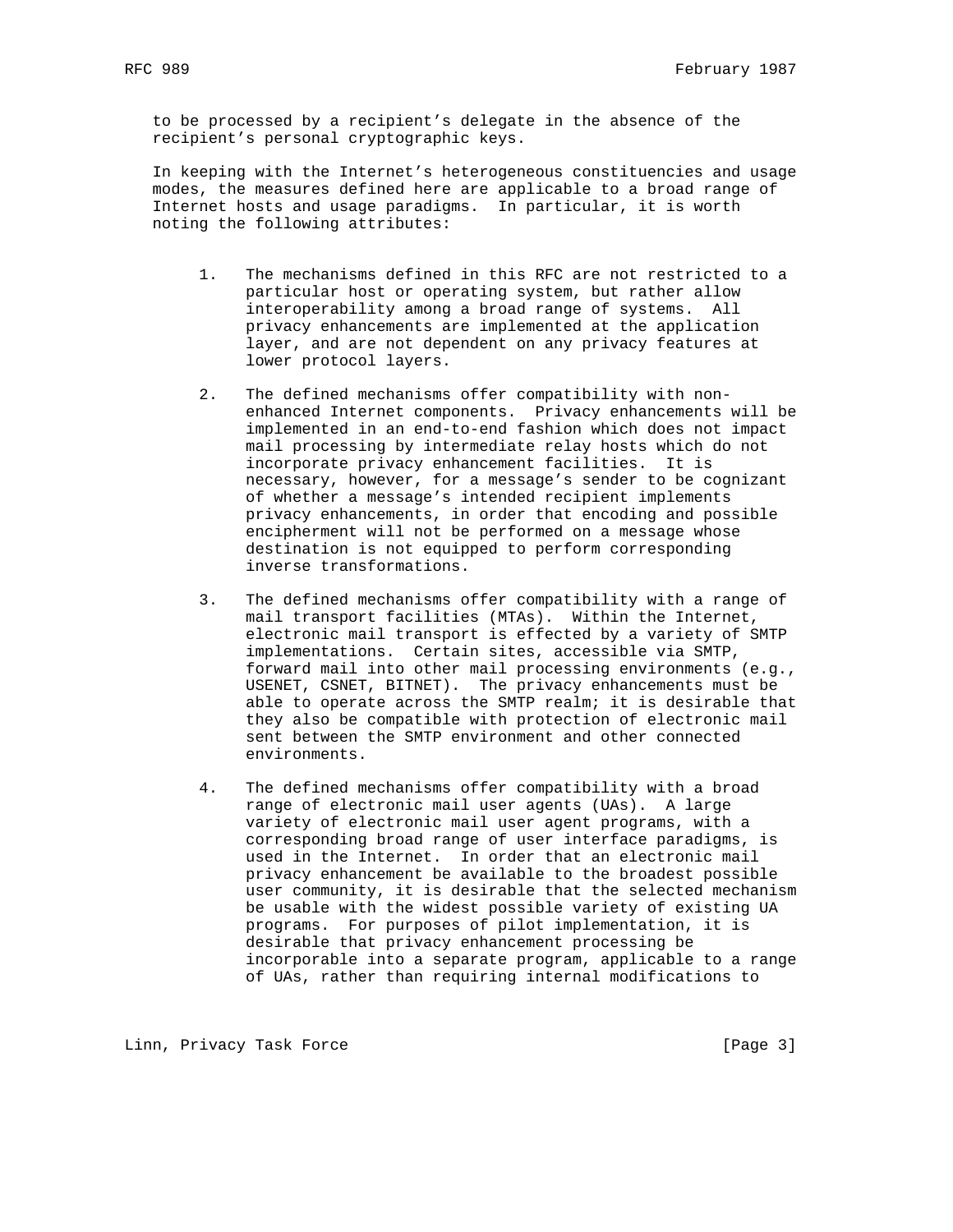each UA with which enhanced privacy services are to be provided.

- 5. The defined mechanisms allow electronic mail privacy enhancement processing to be performed on personal computers (PCs) separate from the systems on which UA functions are implemented. Given the expanding use of PCs and the limited degree of trust which can be placed in UA implementations on many multi-user systems, this attribute can allow many users to process privacy-enhanced mail with a higher assurance level than a strictly UA-based approach would allow.
- 6. The defined mechanisms support privacy protection of electronic mail addressed to mailing lists.

 In order to achieve applicability to the broadest possible range of Internet hosts and mail systems, and to facilitate pilot implementation and testing without the need for prior modifications throughout the Internet, three basic restrictions are imposed on the set of measures to be considered in this RFC:

- 1. Measures will be restricted to implementation at endpoints and will be amenable to integration at the user agent (UA) level or above, rather than necessitating integration into the message transport system (e.g., SMTP servers).
- 2. The set of supported measures enhances rather than restricts user capabilities. Trusted implementations, incorporating integrity features protecting software from subversion by local users, cannot be assumed in general. In the absence of such features, it appears more feasible to provide facilities which enhance user services (e.g., by protecting and authenticating inter-user traffic) than to enforce restrictions (e.g., inter-user access control) on user actions.
- 3. The set of supported measures focuses on a set of functional capabilities selected to provide significant and tangible benefits to a broad user community. By concentrating on the most critical set of services, we aim to maximize the added privacy value that can be provided with a modest level of implementation effort.

 As a result of these restrictions, the following facilities can be provided:

-- disclosure protection,

Linn, Privacy Task Force **Example 2018** [Page 4]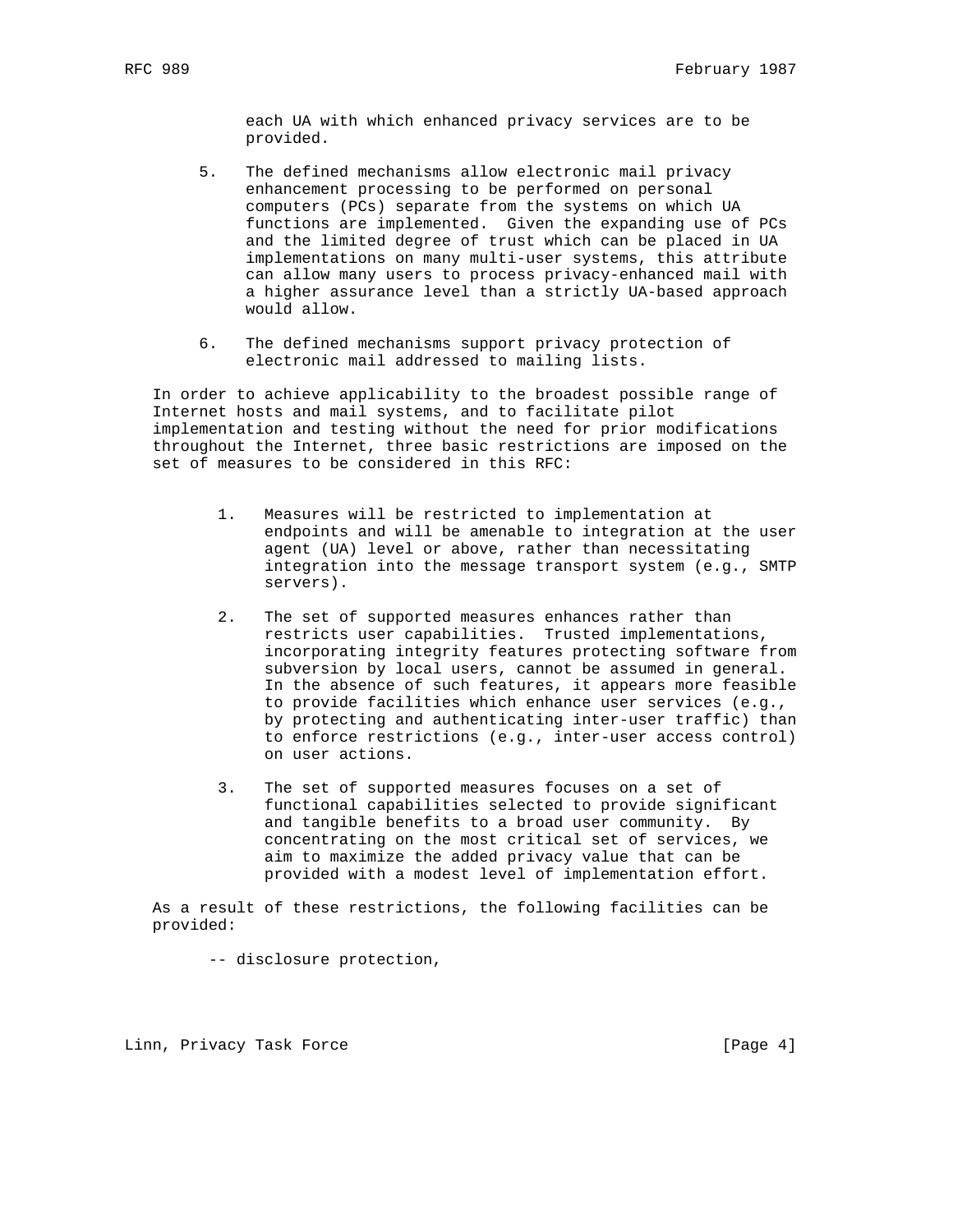- -- sender authenticity, and
- -- message integrity measures,

but the following privacy-relevant concerns are not addressed:

- -- access control,
- -- traffic flow security,
- -- address list accuracy,
- -- routing control,
- -- issues relating to the serial reuse of PCs by multiple users,
- -- assurance of message receipt and non-deniability of receipt, and
- -- automatic association of acknowledgments with the messages to which they refer

 An important goal is that privacy enhancement mechanisms impose a minimum of burden on the users they serve. In particular, this goal suggests eventual automation of the key management mechanisms supporting message encryption and authentication. In order to facilitate deployment and testing of pilot privacy enhancement implementations in the near term, however, compatibility with out of-band (e.g., manual) key distribution must also be supported.

 A message's sender will determine whether privacy enhancements are to be performed on a particular message. This will necessitate mechanisms by which a sender can determine whether particular recipients are equipped to process privacy-enhanced mail. In a general architecture, these mechanisms will be based on server queries; thus, the query function could be integrated into a UA to avoid imposing burdens or inconvenience on electronic mail users.

- 4 Processing of Messages
- 4.1 Message Processing Overview

 This subsection provides a high-level overview of the components and processing steps involved in electronic mail privacy enhancement processing. Subsequent subsections will define the procedures in more detail.

 A two-level keying hierarchy is used to support privacy-enhanced message transmission:

1. Data Encrypting Keys (DEKs) are used for encryption of message

Linn, Privacy Task Force **Example 2018** [Page 5]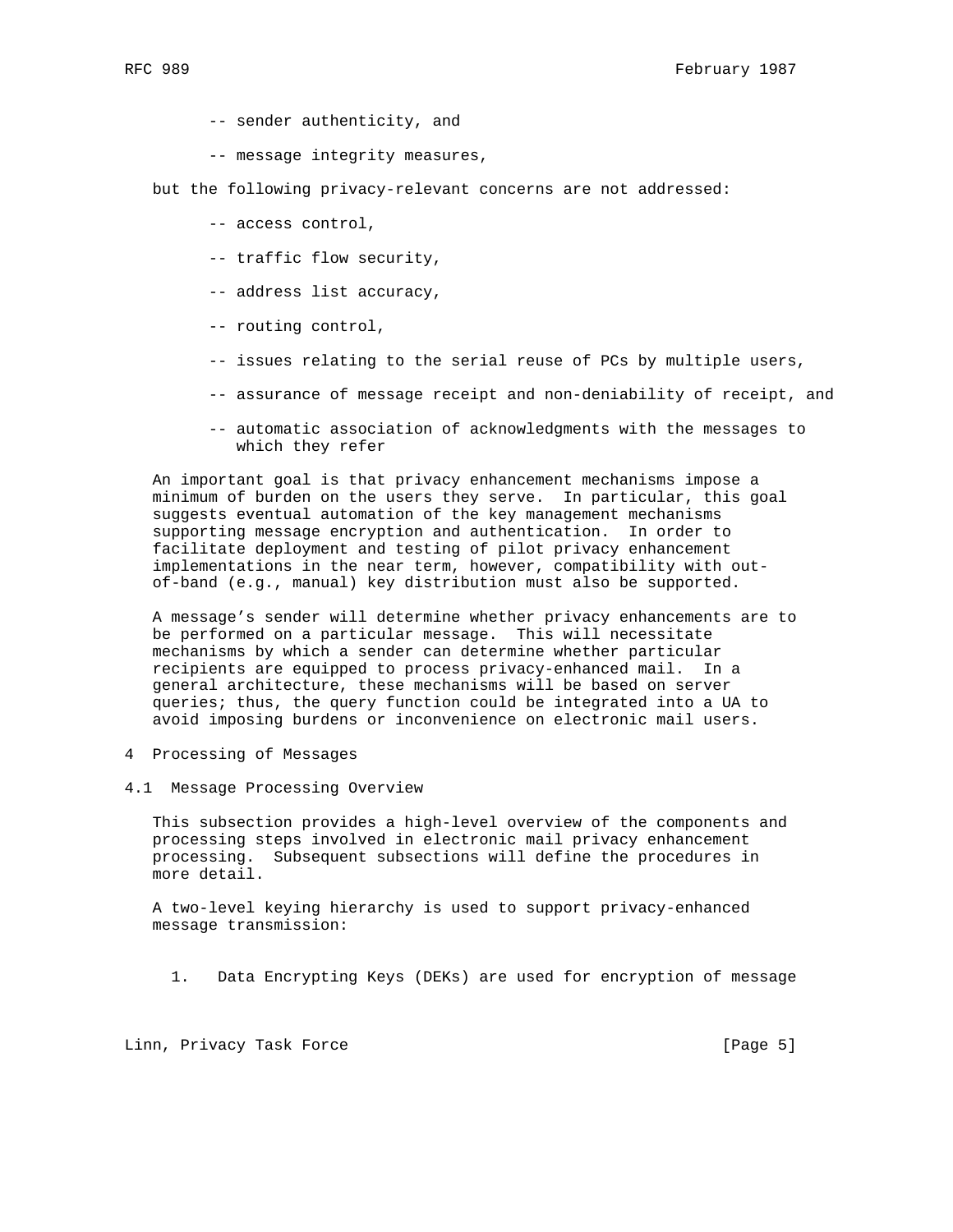text and for computation of message authentication codes (MACs). DEKs are generated individually for each transmitted message; no predistribution of DEKs is needed to support privacy-enhanced message transmission.

 2. Interchange Keys (IKs) are used to encrypt DEKs for transmission. An IK may either be a single symmetric cryptographic key or, where asymmetric (public-key) cryptography is used for DEK encryption, the composition of a public component used by an originator and a secret component used by a recipient. Ordinarily, the same IK will be used for all messages sent between a given originator-recipient pair over a period of time. Each transmitted message includes a representation of the DEK(s) used for message encryption and/or authentication, encrypted under an individual IK per named recipient. This representation is accompanied by an identifier (IK ID) to enable the recipient to determine which IK was used, and so to decrypt the representation yielding the DEK required for message text decryption and/or MAC verification.

 An encoding procedure is employed in order to represent encrypted message text in a universally transmissible form and to enable messages encrypted on one type of system to be decrypted on a different type. Four phases are involved in this process. A plaintext message is accepted in local form, using the host's native character set and line representation. The local form is converted to a canonical message text representation, defined as equivalent to the inter-SMTP representation of message text. The canonical representation is padded to an integral multiple of eight octets, as required by the encryption algorithm. MAC computation is performed, and (if disclosure protection is required), the padded canonical representation is encrypted. The output of this step is encoded into a printable form. The printable form is composed of a restricted character set which is chosen to be universally representable across sites, and which will not be disrupted by processing within and between MTS entities.

 The output of the encoding procedure is combined with a set of header fields (to be defined in Section 4.8) carrying cryptographic control information. The result is passed to the electronic mail system to be encapsulated as the text portion of a transmitted message.

 When a privacy-enhanced message is received, the cryptographic control fields within its text portion provide the information required for the authorized recipient to perform MAC verification and decryption on the received message text. First, the printable encoding is converted to a bitstring. If the transmitted message was encrypted, it is decrypted into the canonical representation. If the message was not encrypted, decoding from the printable form produces the canonical representation directly. The MAC is verified, and the

Linn, Privacy Task Force **East Community** (Page 6)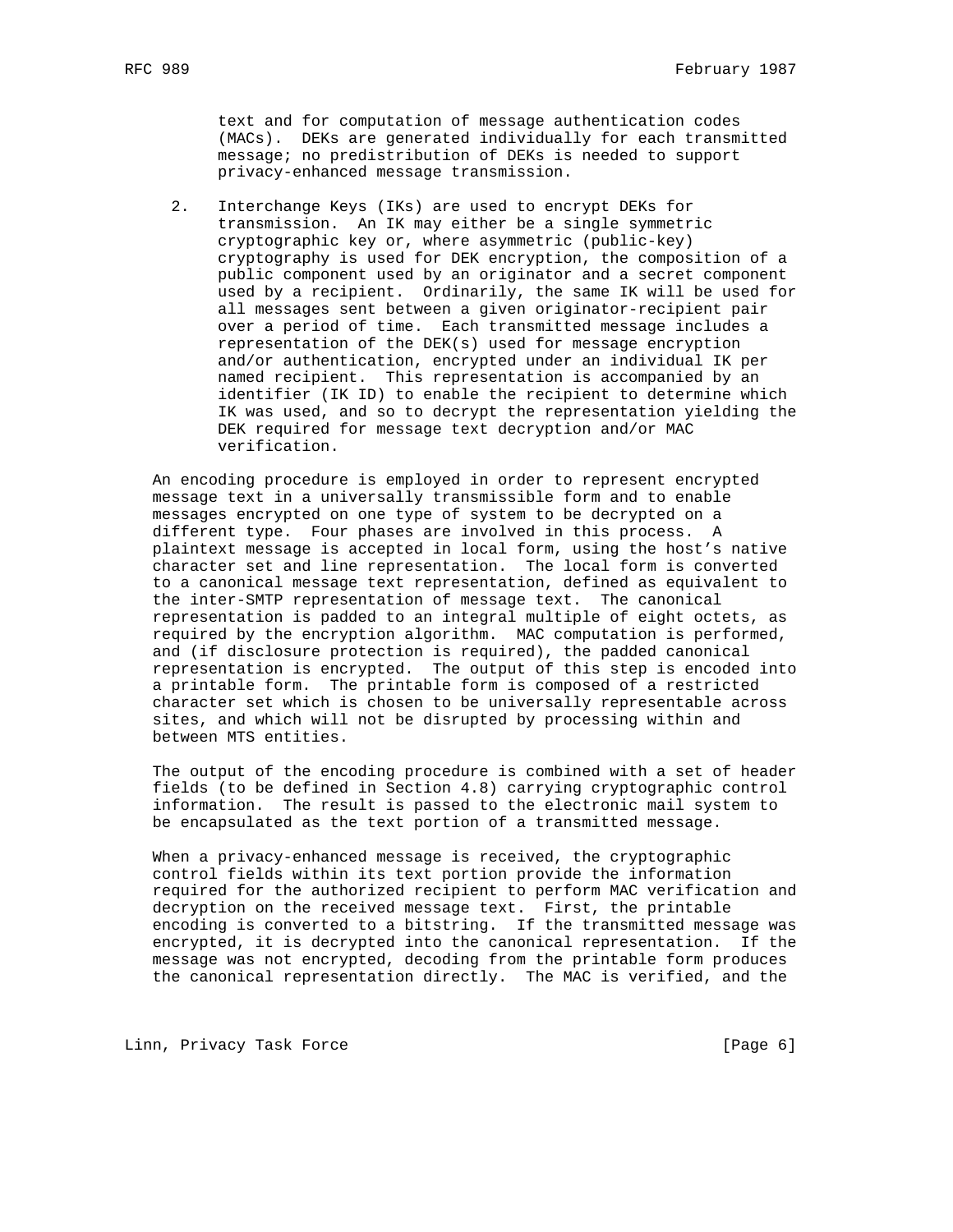canonical representation is converted to the recipient's local form, which need not be the same as the sender's local form.

4.2 Encryption Algorithms and Modes

 For purposes of this RFC, the Block Cipher Algorithm DEA-1, defined in ISO draft international standard DIS 8227 [1] shall be used for encryption of message text and for computation of authentication codes on messages. The DEA-1 is equivalent to the Data Encryption Standard (DES), as defined in FIPS PUB 46 [2]. When used for these purposes, the DEA-1 shall be used in the Cipher Block Chaining (CBC) mode, as defined in ISO DIS 8372 [3]. The CBC mode definition in DIS 8372 is equivalent to that provided in FIPS PUB 81 [4]. A unique initializing vector (IV) will be generated for and transmitted with each encrypted electronic mail message.

 An algorithm other than DEA-1 may be employed, provided that it satisfies the following requirements:

- 1. it must be a 64-bit block cipher, enciphering and deciphering in 8 octet blocks
- 2. it is usable in the ECB and CBC modes defined in DIS8372
- 3. it is able to be keyed using the procedures and parameters defined in this RFC
- 4. it is appropriate for MAC computation
- 5. cryptographic key field lengths are limited to 16 octets in length

 Certain operations require that one key be encrypted under another key (interchange key) for purposes of transmission. For purposes of this RFC, such encryption will be performed using DEA-1 in Electronic Codebook (ECB) mode. An optional facility is available to an interchange key provider to indicate that an associated key is to be used for encryption in another mode (e.g., the Encrypt-Decrypt- Encrypt (EDE) mode used for key encryption and decryption with pairs of 64-bit keys, as described [5] by ASC X3T1).

 Future support of public key algorithms for key encryption is under consideration, and it is intended that the procedures defined in this RFC be appropriate to allow such usage. Support of key encryption modes other than ECB is optional for implementations, however. Therefore, in support of universal interoperability, interchange key providers should not specify other modes in the absence of a priori information indicating that recipients are equipped to perform key encryption in other modes.

Linn, Privacy Task Force **Example 2** (Page 7)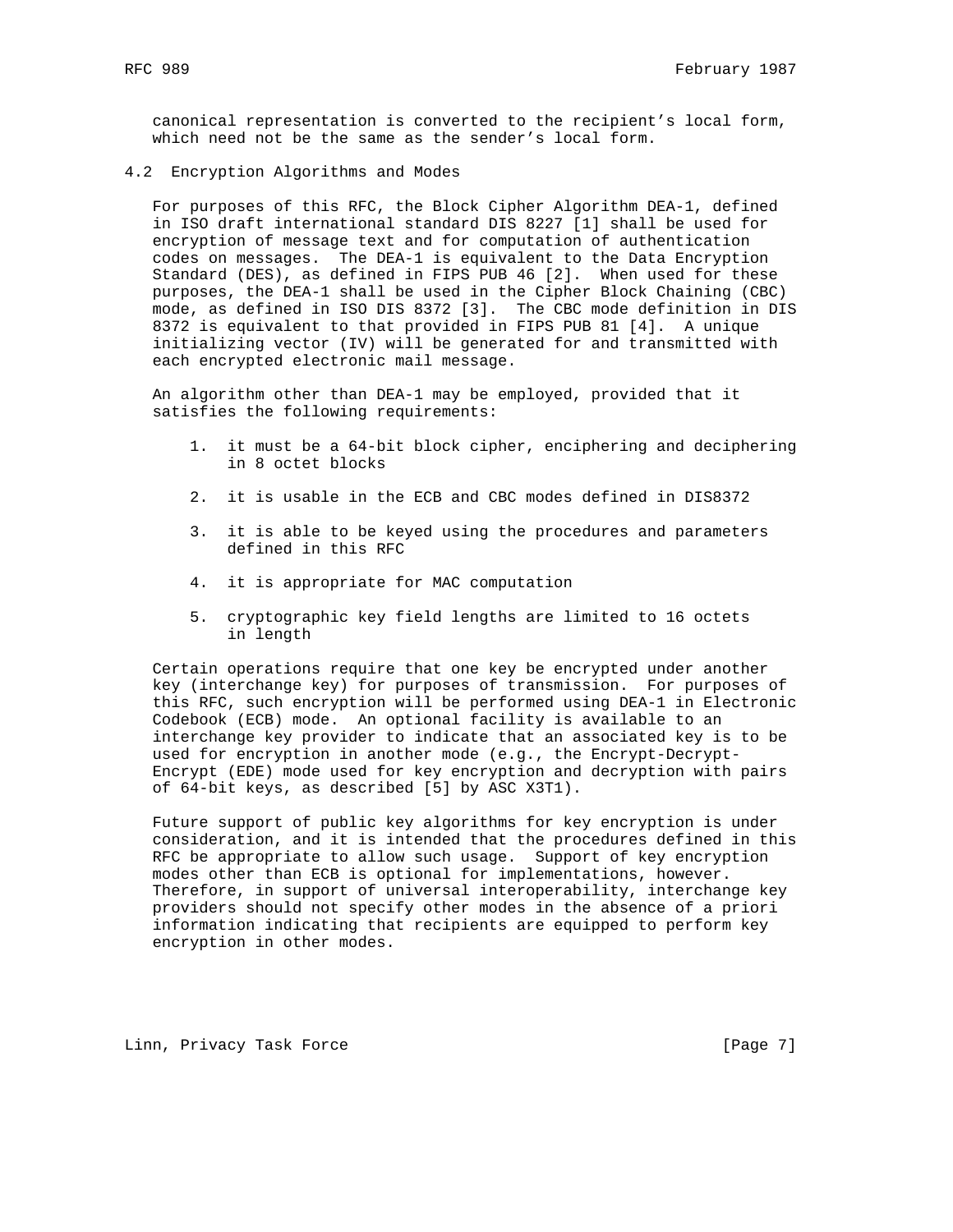## 4.3 Canonical Encoding

 Any encryption scheme must be compatible with the transparency constraints of its underlying electronic mail facilities. These constraints are generally established based on expected user requirements and on the characteristics of anticipated endpoint transport facilities. SMTP, designed primarily for interpersonal messages and anticipating systems and transport media which may be restricted to a 7-bit character set, can transmit any 7-bit characters (but not arbitrary 8-bit binary data) in message text.

 SMTP introduces other transparency constraints related to line lengths and message delimiters. Message text may not contain the string "<CR><LF>.<CR><LF>" in sequence before the end of a message, and must contain the string "<CR><LF>" at least every 1000 characters. Another important SMTP transparency issue must be noted. Although SMTP specifies a standard representation for line delimiters (ASCII <CR><LF>), numerous systems use a different native representation to delimit lines. For example, the <CR><LF> sequences delimiting lines in mail inbound to UNIX(tm) systems are transformed to single <LF>s as mail is written into local mailbox files. Lines in mail incoming to record-oriented systems (such as VAX VMS) may be converted to appropriate records by the destination SMTP [6] server. As a result, if the encryption process generated <CR>s or <LF>s, those characters might not be accessible to a recipient UA program at a destination using different line delimiting conventions. It is also possible that conversion between tabs and spaces may be performed in the course of mapping between inter-SMTP and local format; this is a matter of local option. If such transformations changed the form of transmitted ciphertext, decryption would fail to regenerate the transmitted plaintext, and a transmitted MAC would fail to compare with that computed at the destination.

 The conversion performed by an SMTP server at a system with EBCDIC as a native character set has even more severe impact, since the conversion from EBCDIC into ASCII is an information-losing transformation. In principle, the transformation function mapping between inter-SMTP canonical ASCII message representation and local format could be moved from the SMTP server up to the UA, given a means to direct that the SMTP server should no longer perform that transformation. This approach has the disadvantage that it would imply internal file (e.g., mailbox) formats which would be incompatible with the systems on which they reside, an untenable prospect. Further, it would require modification to SMTP servers, as mail would be passed to SMTP in a different representation than it is passed at present.

 Our approach to this problem selects a canonical character set, uniformly representable across privacy-enhanced UAs regardless of their systems' native character sets, to transport encrypted mail text (but not electronic mail transport headers!) between endpoints.

Linn, Privacy Task Force **East Community** (Page 8)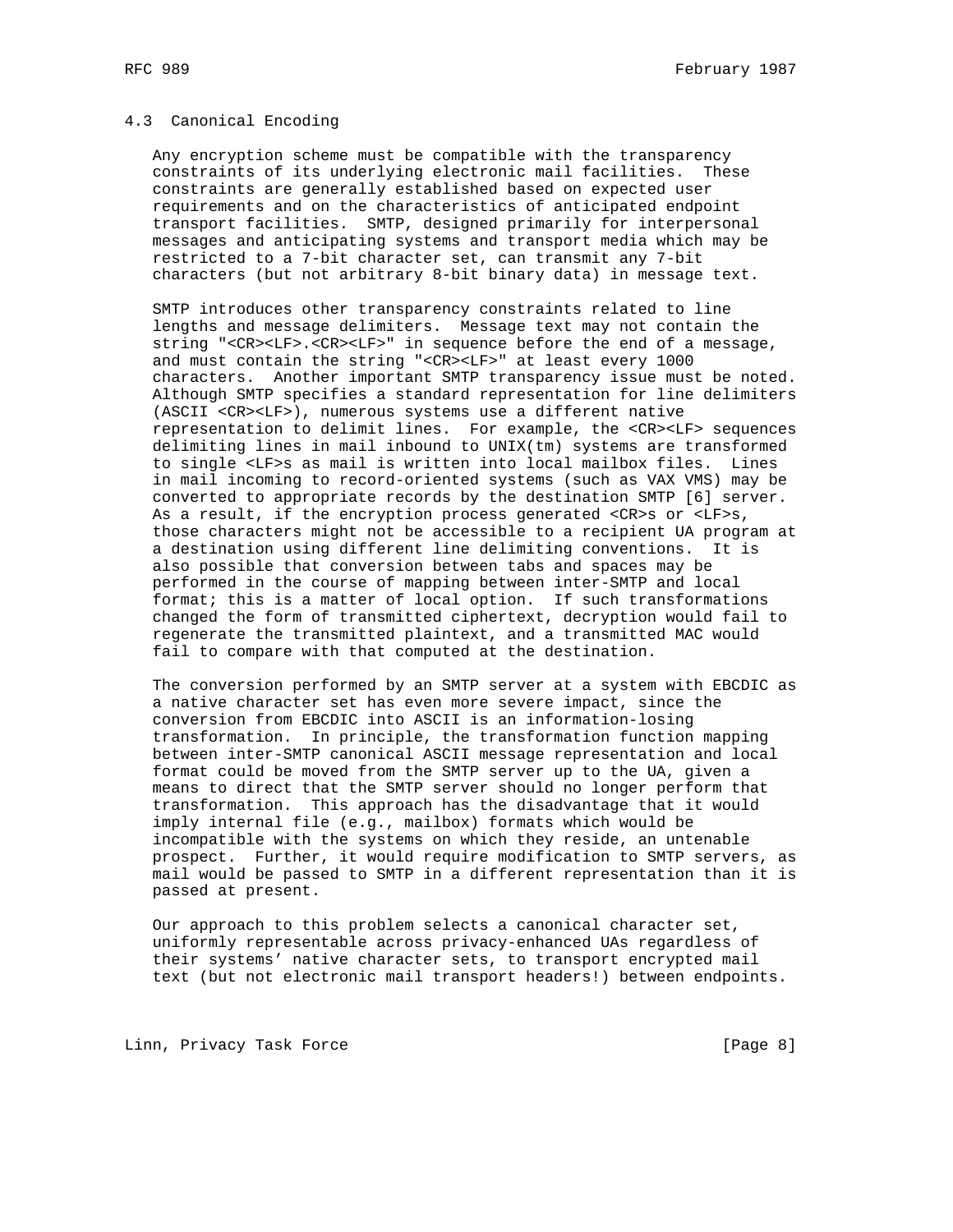In this approach, an outbound privacy-enhanced message is transformed between four forms, in sequence:

- 1. (Local\_Form) The message text is created (e.g., via an editor) in the system's native character set, with lines delimited in accordance with local convention.
- 2. (Canonicalize) The message text is converted to the universal canonical form, equivalent to the inter-SMTP representation as defined in RFC822 [7] (ASCII character set, <CR><LF> line delimiters). (The processing required to perform this conversion is relatively small, at least on systems whose native character set is ASCII.)
- 3. (Encipher/Authenticate) A padded version of the canonical plaintext representation is created by appending zero-valued octets to the end of the representation until the length is an integral multiple of 8 octets, as is required to perform encryption in the DEA-1 CBC mode. No padding is applied if the canonical plaintext representation's length is already a multiple of 8 octets. This padded representation is used as the input to the encryption function and to the MAC computation function.
- 4. (Encode to Printable Form) The bits resulting from the encryption operation are encoded into characters which are universally representable at all sites, though not necessarily with the same bit patterns (e.g., although the character "E" is represented in an ASCII-based system as hexadecimal 45 and as hexadecimal C5 in an EBCDIC-based system, the local significance of the two representations is equivalent). Use of a 64-character subset of International Alphabet IA5 is proposed, enabling 6 bits to be represented per printable character. (The proposed subset of characters is represented identically in IA5 and ASCII.) Two additional characters, "=" and "\*", are used to signify special processing functions. The encoding function's output is delimited into text lines (using local conventions), with each line containing 64 printable characters. The encoding process is performed as follows, transforming strings of 3 arbitrary (8-bit) characters to strings of 4 encoded characters:
	- 4a. Proceeding from left to right across the input characters (considered as a contiguous bitstring), each group of 6 bits is used as an index into an array of 64 printable characters; the character referenced by the index is placed in the output string. These characters, identified in Table 1, are selected so as to be universally representable, and the set excludes characters with particular significance to SMTP e.g.,

Linn, Privacy Task Force **East Communist Communist Communist Communist Communist Communist Communist Communist C**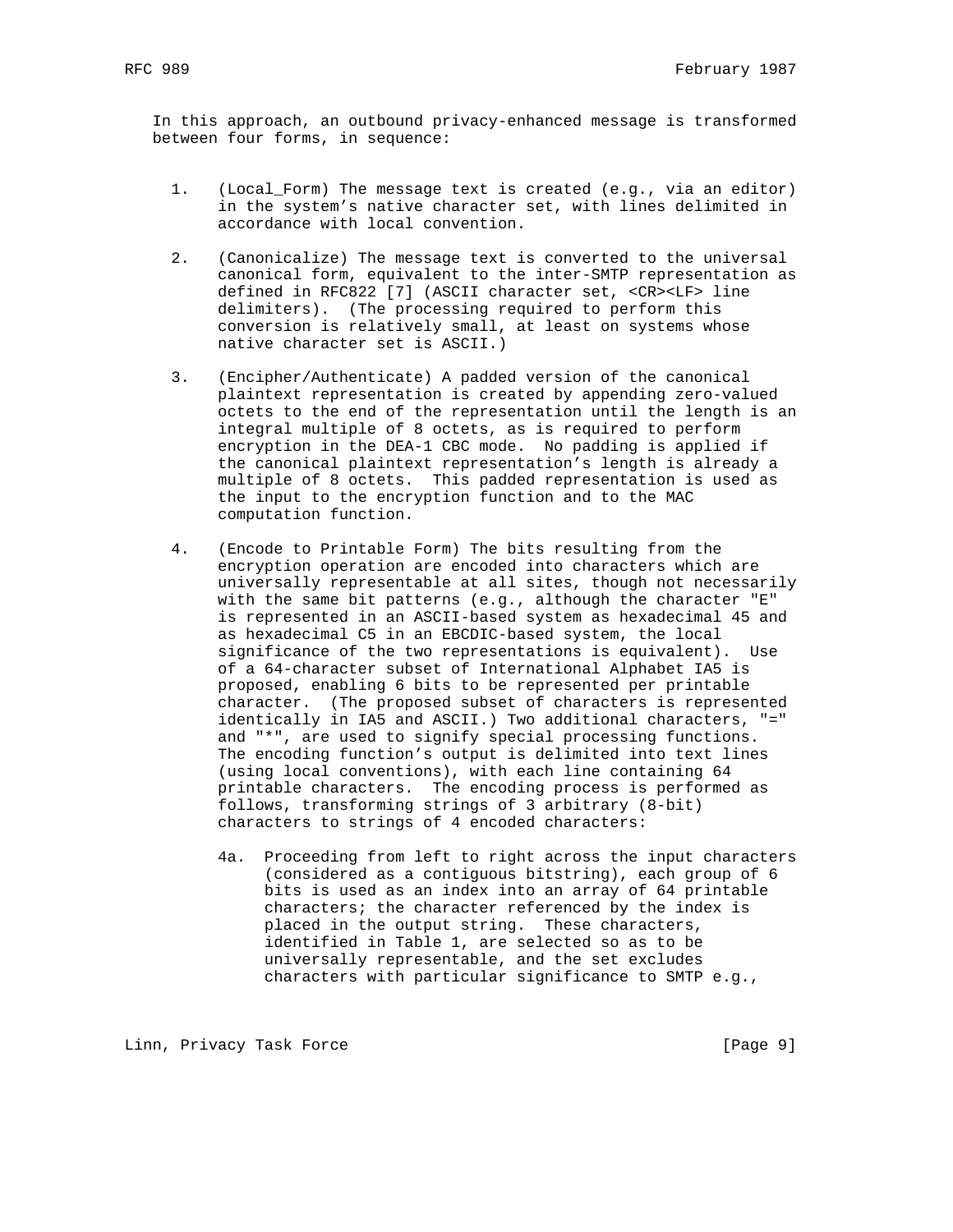".", "< $CR$ >", "< $LF$ >").

 4b. If fewer than 3 input characters are available in a final quantum, zero bits are added (on the right) to form an integral number of 6-bit groups. Output character positions which are not required to represent actual input data are set to a 65th reserved, universally representable character ("="). Use of a reserved character for padding allows compensatory processing to be performed by a recipient, allowing the decoded message text's length to be precisely the same as the input message's length. A final 3-octet input quantum will be represented as a 4 octet encoding with no terminal "=", a 2-octet input quantum will be represented as 3 octets followed by one terminal "=", and a 1-octet input quantum will be represented as 2 octets followed by two occurrences of "=".

 A sender may exclude one or more portions of a message from encryption/authentication processing. Explicit action is required to exclude a portion of a message from such processing; by default, encryption/authentication is applied to the entirety of message text. The user-level delimiter which specifies such exclusion is a local matter, and hence may vary between sender and recipient, but all systems should provide a means for unambiguous identification of areas excluded from encryption/authentication processing. An excluded area is represented in the inter-SMTP transmission form (universal across communicating systems) by bracketing with the reserved delimiter "\*". Cryptographic state is preserved transparently across an excluded area and continued after the end of the excluded area. A printable encoding quantum (per step 4b) is completed before the delimiter "\*" is output to initiate or terminate the representation of an excluded block. Note that the canonicalizing transformation (step 2 above) and the encoding to printable form (step 4 above) are applied to all portions of message text, even those excluded from encryption and authentication.

 In summary, the outbound message is subjected to the following composition of transformations:

Transmit\_Form = Encode(Encipher(Canonicalize(Local\_Form)))

 The inverse transformations are performed, in reverse order, to process inbound privacy-enhanced mail:

Local\_Form = DeCanonicalize(Decipher(Decode(Transmit\_Form)))

 Note that the local form and the functions to transform messages to and from canonical form may vary between the sender and recipient systems without loss of information.

Linn, Privacy Task Force [Page 10]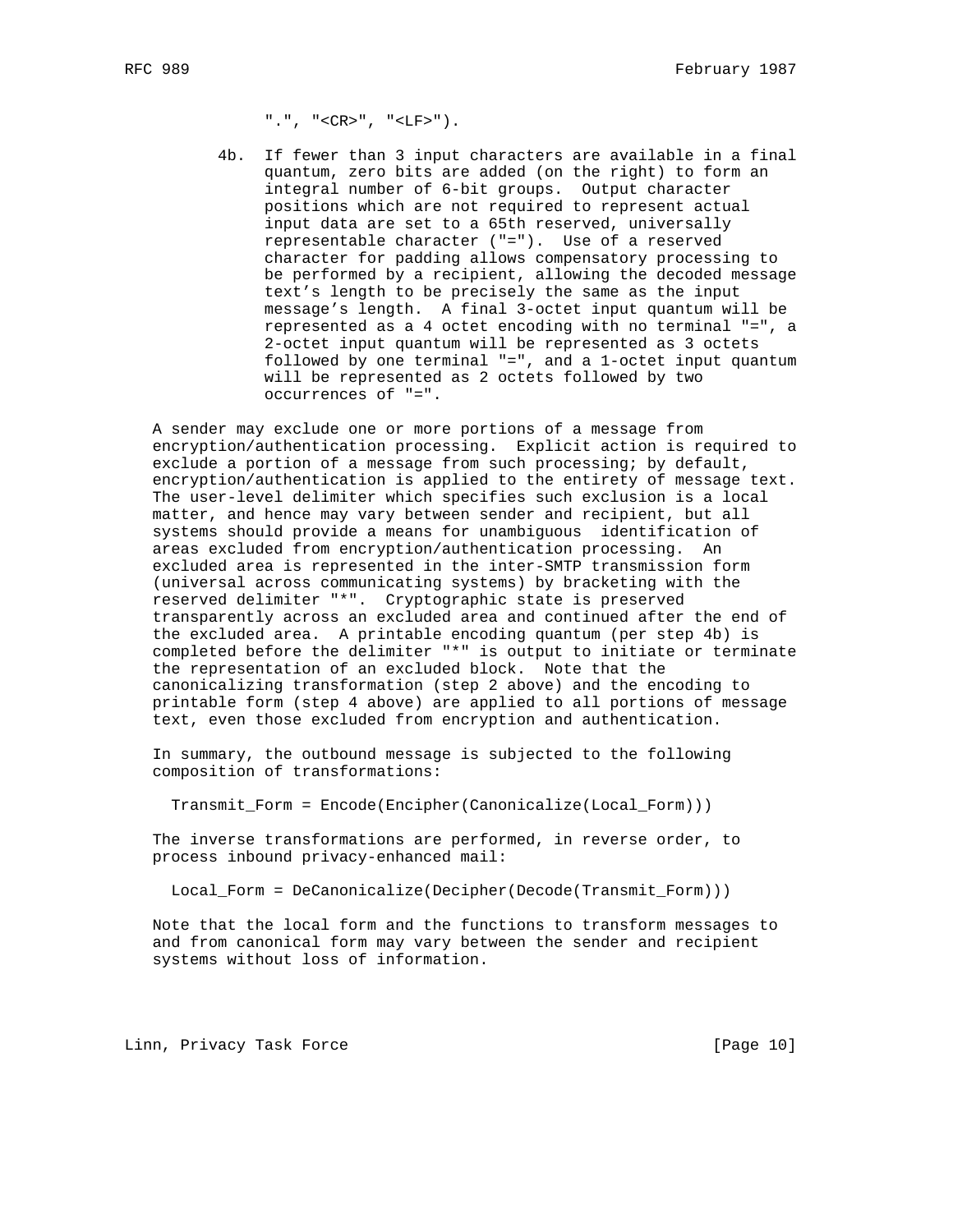|          |   |    | Value Encoding Value Encoding Value Encoding Value Encoding |    |              |       |          |
|----------|---|----|-------------------------------------------------------------|----|--------------|-------|----------|
| $\Omega$ | Α | 17 | R                                                           | 34 | i            | 51    | Ζ        |
| 1        | В | 18 | S                                                           | 35 |              | 52    | 0        |
| 2        | C | 19 | т                                                           | 36 | k            | 53    |          |
| 3        | D | 20 | U                                                           | 37 |              | 54    | 2        |
| 4        | Е | 21 | V                                                           | 38 | m            | 55    | 3        |
| 5        | F | 22 | W                                                           | 39 | n            | 56    | 4        |
| 6        | G | 23 | X                                                           | 40 | $\circ$      | 57    | 5        |
| 7        | Η | 24 | Υ                                                           | 41 | p            | 58    | 6        |
| 8        | I | 25 | Ζ                                                           | 42 | q            | 59    | 7        |
| 9        | J | 26 | a                                                           | 43 | r            | 60    | 8        |
| 10       | К | 27 | b                                                           | 44 | $\mathtt{s}$ | 61    | 9        |
| 11       | L | 28 | C                                                           | 45 | t            | 62    | $+$      |
| 12       | М | 29 | d                                                           | 46 | u            | 63    |          |
| 13       | N | 30 | e                                                           | 47 | $\mathbf{v}$ |       |          |
| 14       | Ο | 31 | f                                                           | 48 | W            | (pad) | $=$      |
| 15       | Ρ | 32 | g                                                           | 49 | $\mathbf x$  |       |          |
| 16       | Q | 33 | h                                                           | 50 | У            | (1)   | $^\star$ |

 (1) The character "\*" is used to delimit portions of an encoded message to which encryption/authentication processing has not been applied.

# Printable Encoding Characters Table 1

#### 4.4 Encapsulation Mechanism

 Encapsulation of privacy-enhanced messages within an enclosing layer of headers interpreted by the electronic mail transport system offers a number of advantages in comparison to a flat approach in which certain fields within a single header are encrypted and/or carry cryptographic control information. Encapsulation provides generality and segregates fields with user-to-user significance from those transformed in transit. As far as the MTS is concerned, information incorporated into cryptographic authentication or encryption processing will reside in a message's text portion, not its header portion.

 The encapsulation mechanism to be used for privacy-enhanced mail is derived from that described in RFC934 [8] which is, in turn, based on precedents in the processing of message digests in the Internet community. To prepare a user message for encrypted or authenticated transmission, it will be transformed into the representation shown in Figure 1. Note that, while encryption and/or authentication processing of transmitted mail may depend on information contained in the enclosing header (e.g., "To:"), all fields inserted in the course of encryption/authentication processing are placed in the encapsulated header. This facilitates compatibility with mail handling programs which accept only text, not header fields, from input files or from other programs. Further, privacy enhancement

Linn, Privacy Task Force [Page 11]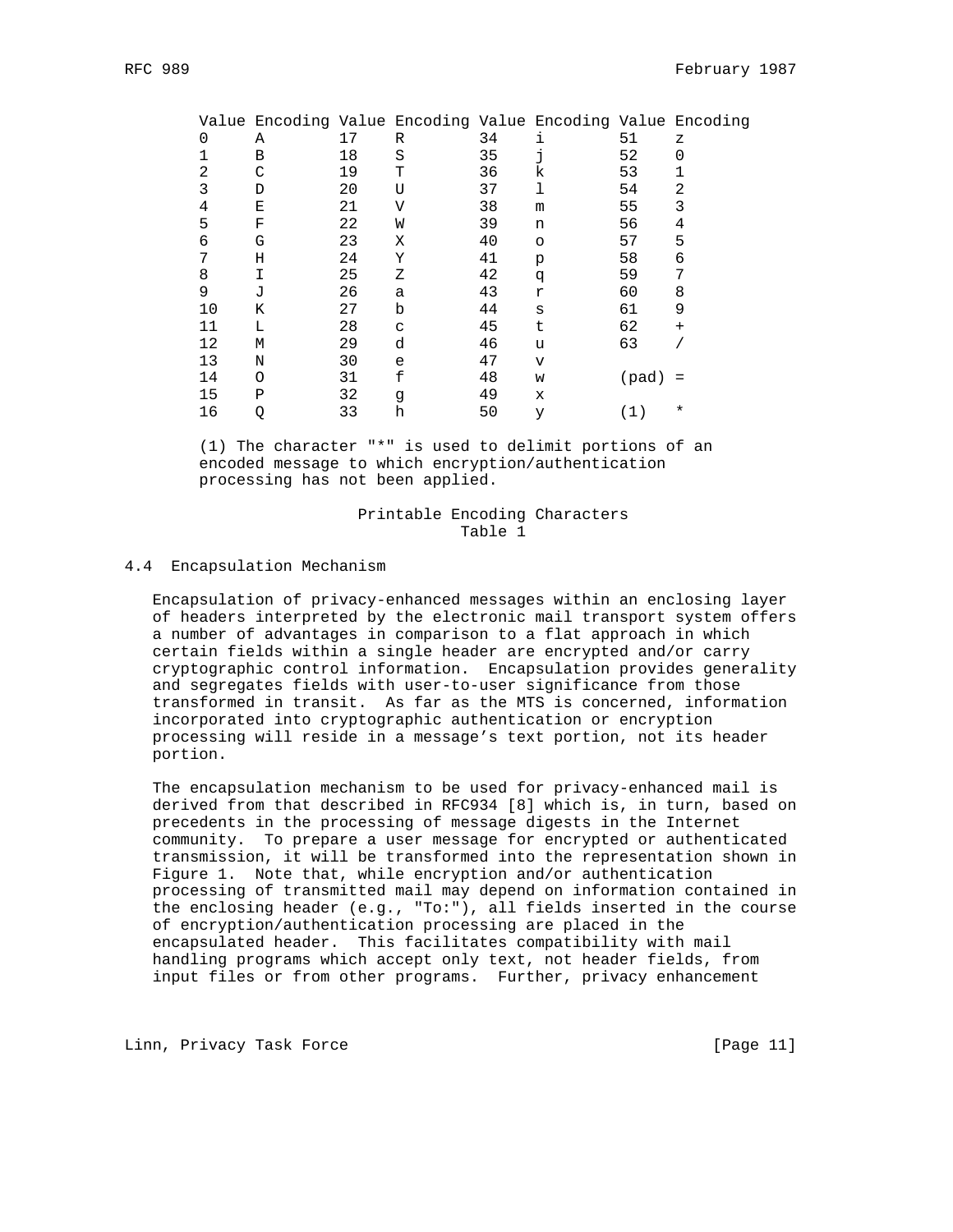processing can be applied recursively.

 Sensitive data should be protected by incorporating the data within the encapsulated text rather than by applying measures selectively to fields in the enclosing header. Examples of potentially sensitive header information may include fields such as "Subject:", with contents which are significant on an end-to-end, inter-user basis. The (possibly empty) set of headers to which protection is to be applied is a user option. If an authenticated version of header information is desired, that data can be replicated within the encapsulated text portion in addition to its inclusion in the enclosing header. If a user wishes disclosure protection for header fields, they must occur only in the encapsulated text and not in the enclosing or encapsulated header. If disclosure protection is desired for the "Subject:" field, it is recommended that the enclosing header contain a "Subject:" field indicating that "Encrypted Mail Follows".

 A specific point regarding the integration of privacy-enhanced mail facilities with the message encapsulation mechanism is worthy of note. The subset of IA5 selected for transmission encoding intentionally excludes the character "-", so encapsulated text can be distinguished unambiguously from a message's closing encapsulation boundary (Post-EB) without recourse to character stuffing.

### 4.5 Processing for Authentication Without Confidentiality

 When a message is to be authenticated without confidentiality service, a DEK is generated [9] for use in MAC computation, and a MAC is computed using that DEK. For each individually identified recipient, an IK is selected and identified with an "X-IK-ID:" field. Each "X-IK-ID:" field is followed by an "X-Key-Info:" field which transfers the key under which MAC computation was performed, encrypted under the IK identified by the preceding "X-IK-ID:" field, along with a representation of the MAC encrypted under the same IK. The encapsulated text portion following the encapsulated header is canonically encoded, and coded into printable characters for transmission, but not encrypted.

Linn, Privacy Task Force [Page 12]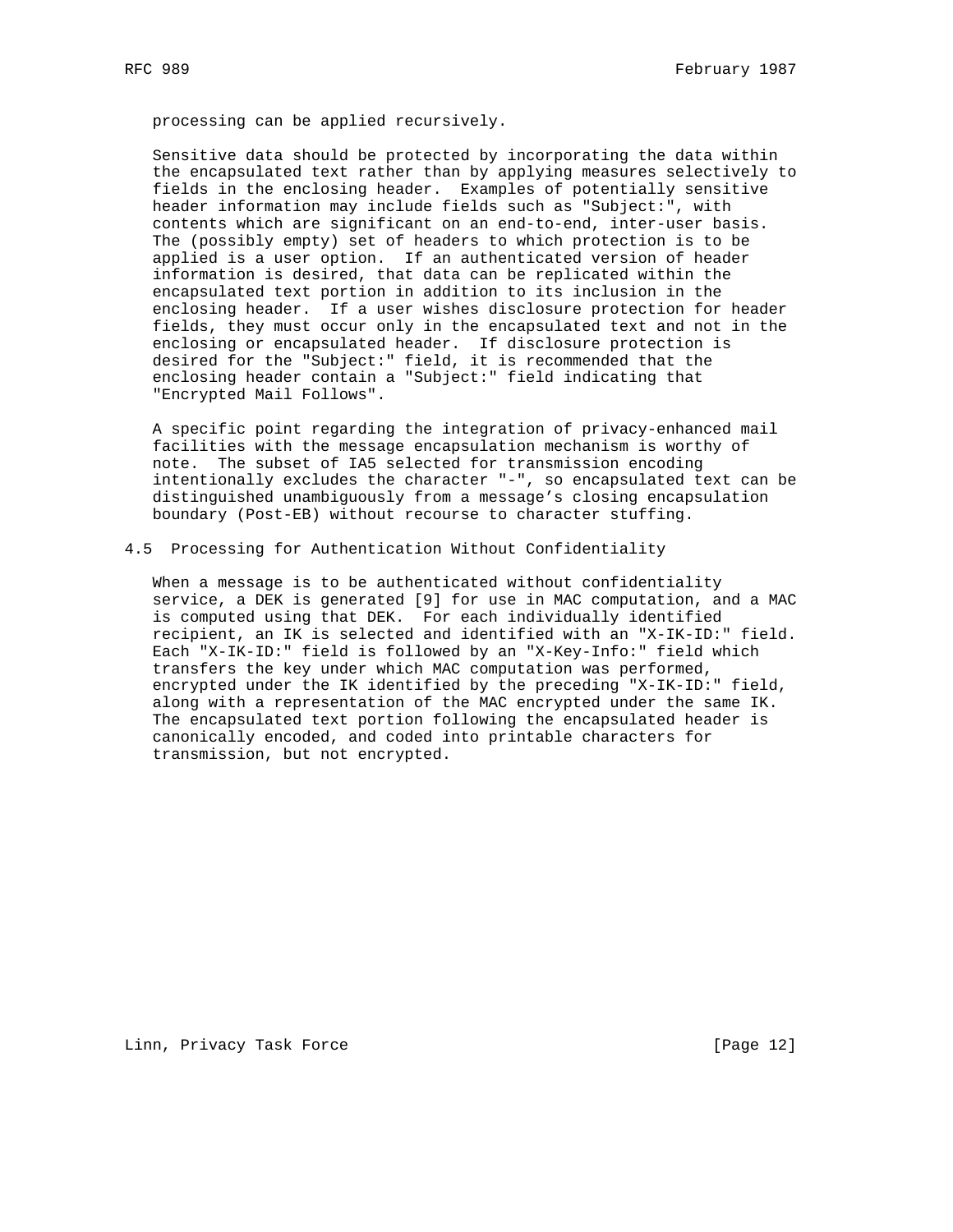Enclosing Header Portion

(Contains header fields per RFC-822)

Blank Line

(Separates Enclosing Header from Encapsulated Message)

Encapsulated Message

Pre-Encapsulation Boundary (Pre-EB)

-----PRIVACY-ENHANCED MESSAGE BOUNDARY-----

Encapsulated Header Portion

 (Contains encryption control fields inserted in plaintext. Examples include "X-IV:", "X-IK-ID:", "X-Key-Info:", and "X-Pad-Count:". Note that, although these control fields have line-oriented representations similar to RFC-822 header fields, the set of fields valid in this context is disjoint from those used in RFC-822 processing.)

Blank Line

 (Separates Encapsulated Header from subsequent encoded Encapsulated Text Portion)

Encapsulated Text Portion

 (Contains message data encoded as specified in Section 4.3; may incorporate protected copies of "Subject:", etc.)

Post-Encapsulation Boundary (Post-EB)

-----PRIVACY-ENHANCED MESSAGE BOUNDARY-----

 Message Encapsulation Figure 1

4.6 Processing for Authentication and Confidentiality

 When a message is to be authenticated with confidentiality service, a DEK is generated for use in MAC computation and a variant of the DEK is formed for use in message encryption. For each individually identified recipient, an IK is selected and identified with an "X- IK-ID:" field. Each "X-IK-ID:" field is followed by an "X-Key-Info:" field, which transfers the DEK and computed MAC, each encrypted under the IK identified in the preceding "X-IK-ID:" field. The encapsulated text portion following the encapsulated header is canonically encoded, encrypted, and coded into printable characters

Linn, Privacy Task Force [Page 13]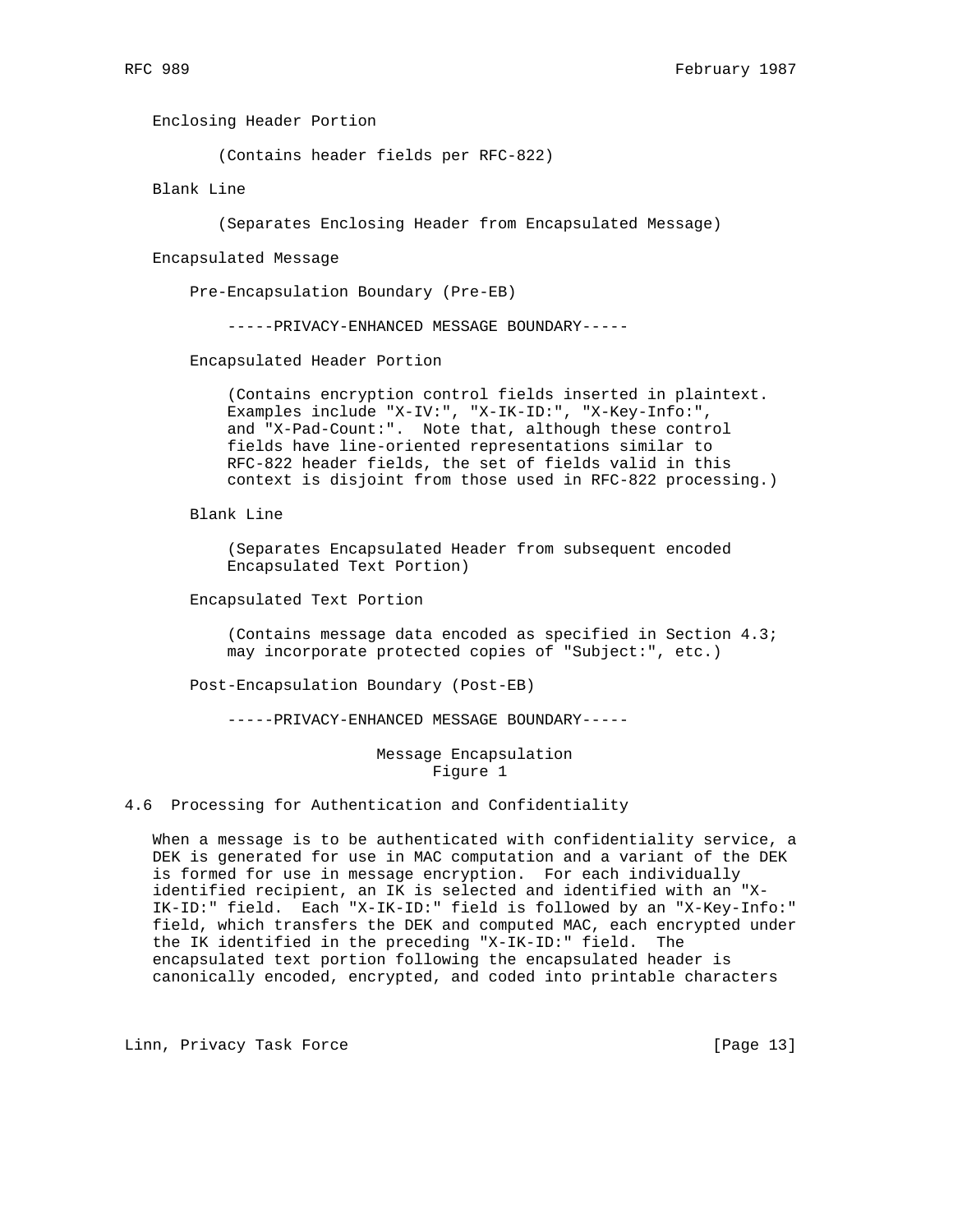for transmission.

#### 4.7 Mail for Mailing Lists

 When mail is addressed to mailing lists, two different methods of processing can be applicable: the IK-per-list method and the IK-per recipient method. The choice depends on the information available to the sender and on the sender's preference.

 If a message's sender addresses a message to a list name or alias, use of an IK associated with that name or alias as a entity (IK-per list), rather than resolution of the name or alias to its constituent destinations, is implied. Such an IK must, therefore, be available to all list members. This alternative will be the normal case for messages sent via remote exploder sites, as a sender to such lists may not be cognizant of the set of individual recipients. Unfortunately, it implies an undesirable level of exposure for the shared IK, and makes its revocation difficult. Moreover, use of the IK-per-list method allows any holder of the list's IK to masquerade as another sender to the list for authentication purposes.

 If, in contrast, a message's sender is equipped to expand the destination mailing list into its individual constituents and elects to do so (IK-per-recipient), the message's DEK and MAC will be encrypted under each per-recipient IK and all such encrypted representations will be incorporated into the transmitted message. (Note that per-recipient encryption is required only for the relatively small DEK and MAC quantities carried in the X-Key-Info field, not for the message text which is, in general, much larger.) Although more IKs are involved in processing under the IK-per recipient method, the pairwise IKs can be individually revoked and possession of one IK does not enable a successful masquerade of another user on the list.

### 4.8 Summary of Added Header and Control Fields

 This section summarizes the syntax and semantics of the new header and control fields to be added to messages in the course of privacy enhancement processing, indicating whether a particular field occurs in a message's encapsulated header portion or its encapsulated text portion. Figure 2 shows the appearance of a small example encapsulated message using these fields. In all cases, hexadecimal quantities are represented as contiguous strings of digits, where each digit is represented by a character from the ranges "0"-"9" or upper case "A"-"F". Unless otherwise specified, all arguments are to be processed in a case-sensitive fashion.

 Although the encapsulated header fields resemble RFC-822 header fields, they are a disjoint set and will not in general be processed by the same parser which operates on enclosing header fields. The complexity of lexical analysis needed and appropriate for

Linn, Privacy Task Force [Page 14]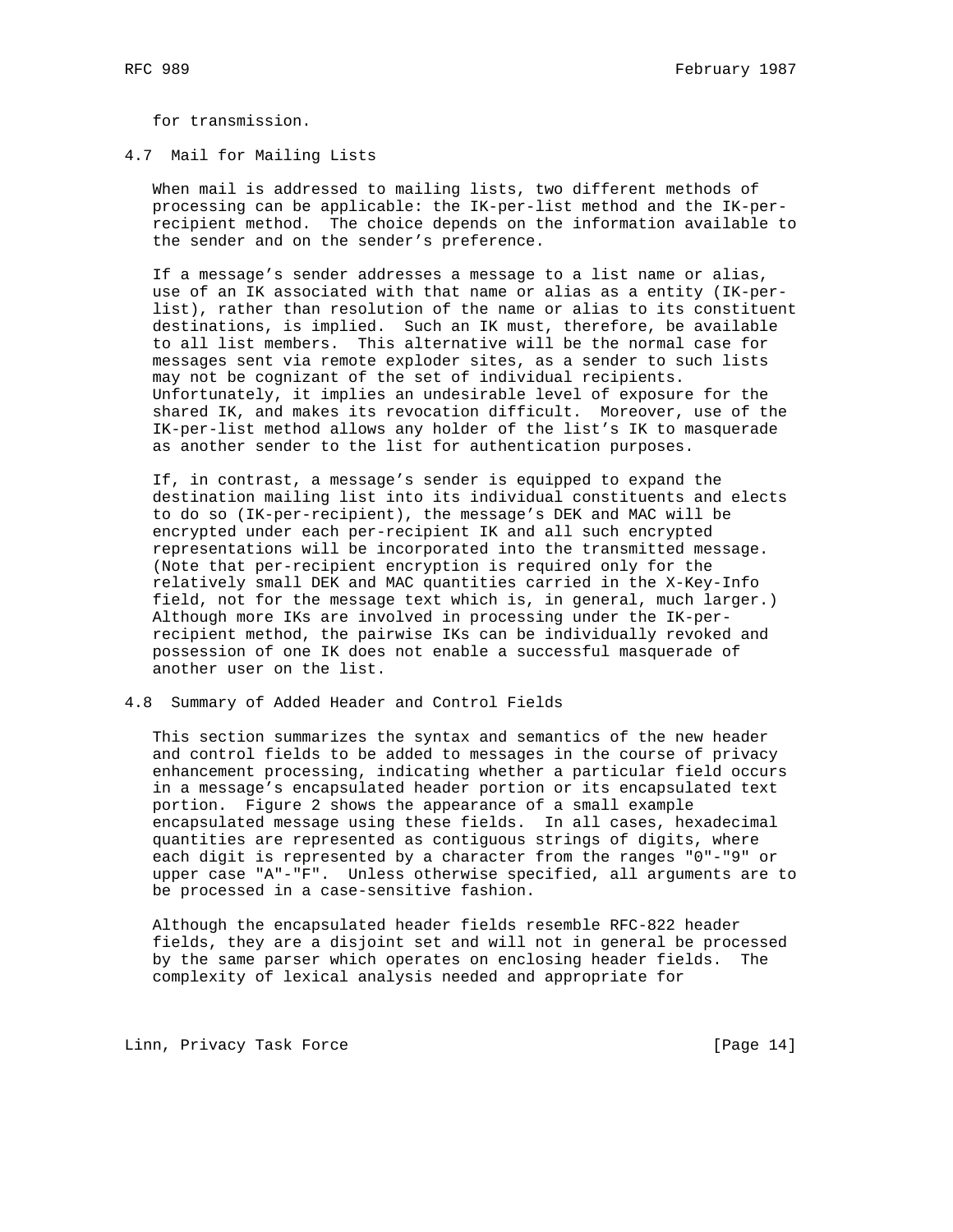encapsulated header field processing is significantly less than that appropriate to RFC-822 header processing. For example, many characters with special significance to RFC-822 at the syntactic level have no such significance within encapsulated header fields.

 The "X-IK-ID" and "X-Key-Info" fields are the only encapsulated header fields with lengths which can vary beyond a size conveniently printable on a line. Whitespace may be used between the subfields of these fields to fold them in the manner of RFC-822; such whitespace is not to be interpreted as a part of a subfield.

 -----PRIVACY-ENHANCED MESSAGE BOUNDARY----- X-Proc-Type: 1,E X-Pad-Count: 1 X-IV: F8143EDE5960C597 X-IK-ID: JL:3:ECB X-Key-Info: 9FD3AAD2F2691B9A,B70665BB9BF7CBCD X-IK-ID: JL:1:ECB X-Key-Info: 161A3F75DC82EF26,E2EF532C65CBCFF7

 LLrHB0eJzyhP+/fSStdW8okeEnv47jxe7SJ/iN72ohNcUk2jHEUSoH1nvNSIWL9M 8tEjmF/zxB+bATMtPjCUWbz8Lr9wloXIkjHUlBLpvXR0UrUzYbkNpk0agV2IzUpk J6UiRRGcDSvzrsoK+oNvqu6z7Xs5Xfz5rDqUcMlK1Z6720dcBWGGsDLpTpSCnpot dXd/H5LMDWnonNvPCwQUHt==

-----PRIVACY-ENHANCED MESSAGE BOUNDARY-----

# Example Encapsulated Message Figure 2

- X-IK-ID: This field is placed in the encapsulated header portion of a message to identify the Interchange Key used for encryption of an associated Data Encrypting Key or keys (used for message text encryption and/or MAC computation). This field is used for messages authenticated without confidentiality service and for messages authenticated with confidentiality service. The field contains (in order) an Issuing Authority subfield and an IK Qualifier subfield, and may also contain an optional IK Use Indicator subfield. The subfields are delimited by the colon character (":"), optionally followed by whitespace. Section 5.1.2, Interchange Keys, discusses the semantics of these subfields and specifies the alphabet from which they are chosen. Note that multiple X-IK-ID fields may occur within a single encapsulated header. Each X- IK-ID field is associated with an immediately subsequent X-Key-Info field.
- X-IV: This field is placed in the encapsulated header portion of a message to carry the Initializing Vector

Linn, Privacy Task Force [Page 15]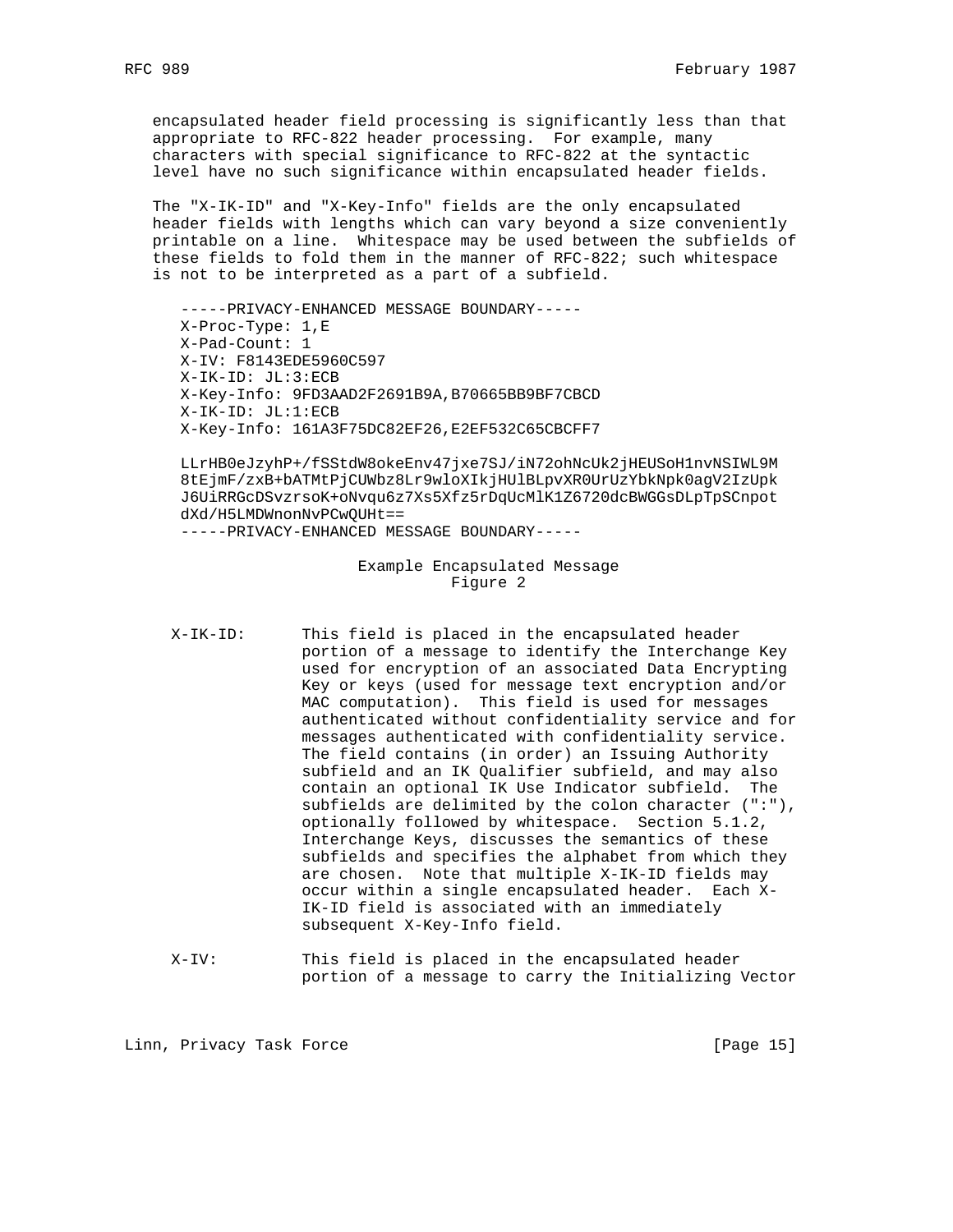used for message encryption. It is used only for messages where confidentiality service is applied. Following the field name, and one or more delimiting whitespace characters, a 64-bit Initializing Vector is represented as a contiguous string of 16 hexadecimal digits.

- X-Key-Info: This field is placed in a message's encapsulated header portion to transfer two items: a DEK and a MAC. Both items are encrypted under the IK identified by a preceding X-IK-ID field; they are represented as two strings of contiguous hexadecimal digits, separated by a comma. For DEA-1, the DEK representation will be 16 hexadecimal digits (corresponding to a 64-bit key); this subfield can be extended to 32 hexadecimal digits (corresponding to a 128-bit key) if required to support other algorithms. The MAC is a 64-bit quantity, represented as 16 hexadecimal digits. The MAC is computed under an unmodified version of the DEK. Message encryption is performed using a variant of the DEK, formed by modulo-2 addition of the hexadecimal quantity F0F0F0F0F0F0F0F0 to the DEK.
- X-Pad-Count: This field is placed in the encapsulated header portion of a message to indicate the number of zero valued octets which were added to pad the input stream to the encryption function to an integral multiple of eight octets, as required by the DEA-1 CBC encryption mode. A decimal number in the range 0-7 follows the field name, and one or more delimiting whitespace characters. Inclusion of this field allows disambiguation between terminal zero valued octets in message text (admittedly, a relatively unlikely prospect) and zero-valued octets inserted for padding purposes.
- X-Proc-Type: This field is placed in the encapsulated header portion of a message to identify the type of processing performed on the transmitted message. The first subfield is a decimal version number, which will be used if future developments make it necessary to redefine the interpretation of encapsulated header fields. At present, this field may assume only the value "1". The second subfield, delimited by a comma, assumes one of two single-character alphabetic values: "A" and "E", to signify, respectively, (1) authentication processing only and (2) the combination of authentication and confidentiality service through encryption.

Linn, Privacy Task Force [Page 16]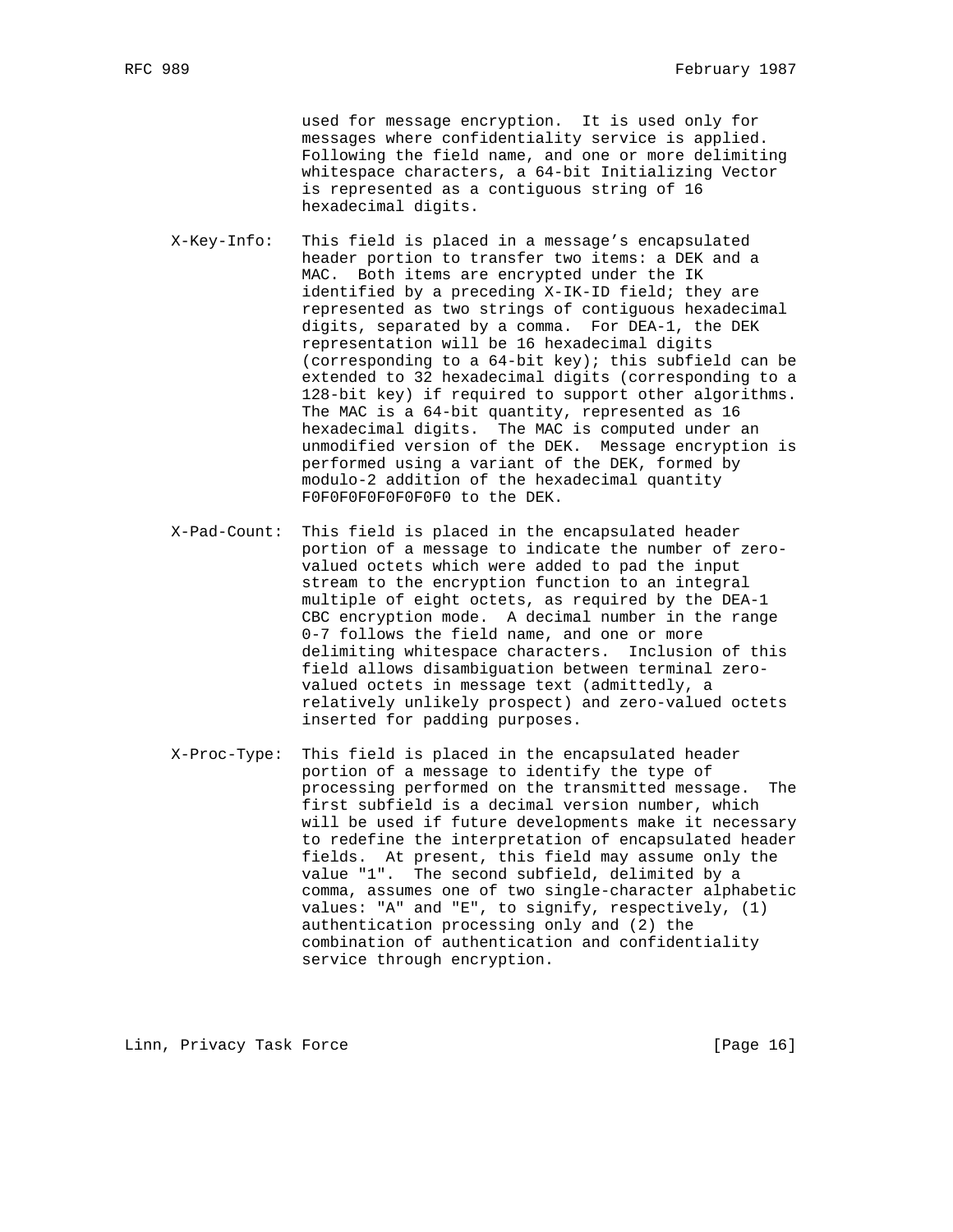5 Key Management

5.1 Types of Keys

5.1.1 Data Encrypting Keys (DEKs)

 Data Encrypting Keys (DEKs) are used for encryption of message text and for computation of message authentication codes (MACs). It is strongly recommended that DEKs be generated and used on a one-time basis. A transmitted message will incorporate a representation of the DEK encrypted under an interchange key (IK) known to the authorized recipient.

 DEK generation can be performed either centrally by key distribution centers (KDCs) or by endpoint systems. One advantage of centralized KDC-based generation is that DEKs can be returned to endpoints already encrypted under the IKs of message recipients. This reduces IK exposure and simplifies endpoint key management requirements. Further, dedicated KDC systems may be able to implement better algorithms for random key generation than can be supported in endpoint systems. On the other hand, decentralization allows endpoints to be relatively self-sufficient, reducing the level of trust which must be placed in components other than a message's originator and recipient. Moreover, decentralized DEK generation by endpoints reduces the frequency with which senders must make real time queries of (potentially unique) servers in order to send mail, enhancing communications availability.

5.1.2 Interchange Keys (IKs)

 Interchange Keys (IKs) are used to encrypt Data Encrypting Keys. In general, the granularity of IK usage is at the pairwise per-user level except for mail sent to address lists comprising multiple users. In order for two principals to engage in a useful exchange of privacy-enhanced electronic mail using conventional cryptography, they must first share a common interchange key. When asymmetric cryptography is used, an originator and recipient must possess appropriate public and secret components which, in composition, constitute an interchange key.

 The means by which interchange keys are provided to appropriate parties are outside the scope of this RFC, but may be centralized (e.g., via key management servers) or decentralized (e.g., via direct distribution among users). In any case, a given IK is associated with a responsible Issuing Authority (IA). When an IA generates and distributes an IK, associated control information must be provided to direct how that IK is to be used. In order to select the appropriate IK to use in message encryption, a sender must retain a correspondence between IKs and the recipients with which they are associated. Expiration date information must also be retained, in order that cached entries may be invalidated and replaced as

Linn, Privacy Task Force [Page 17]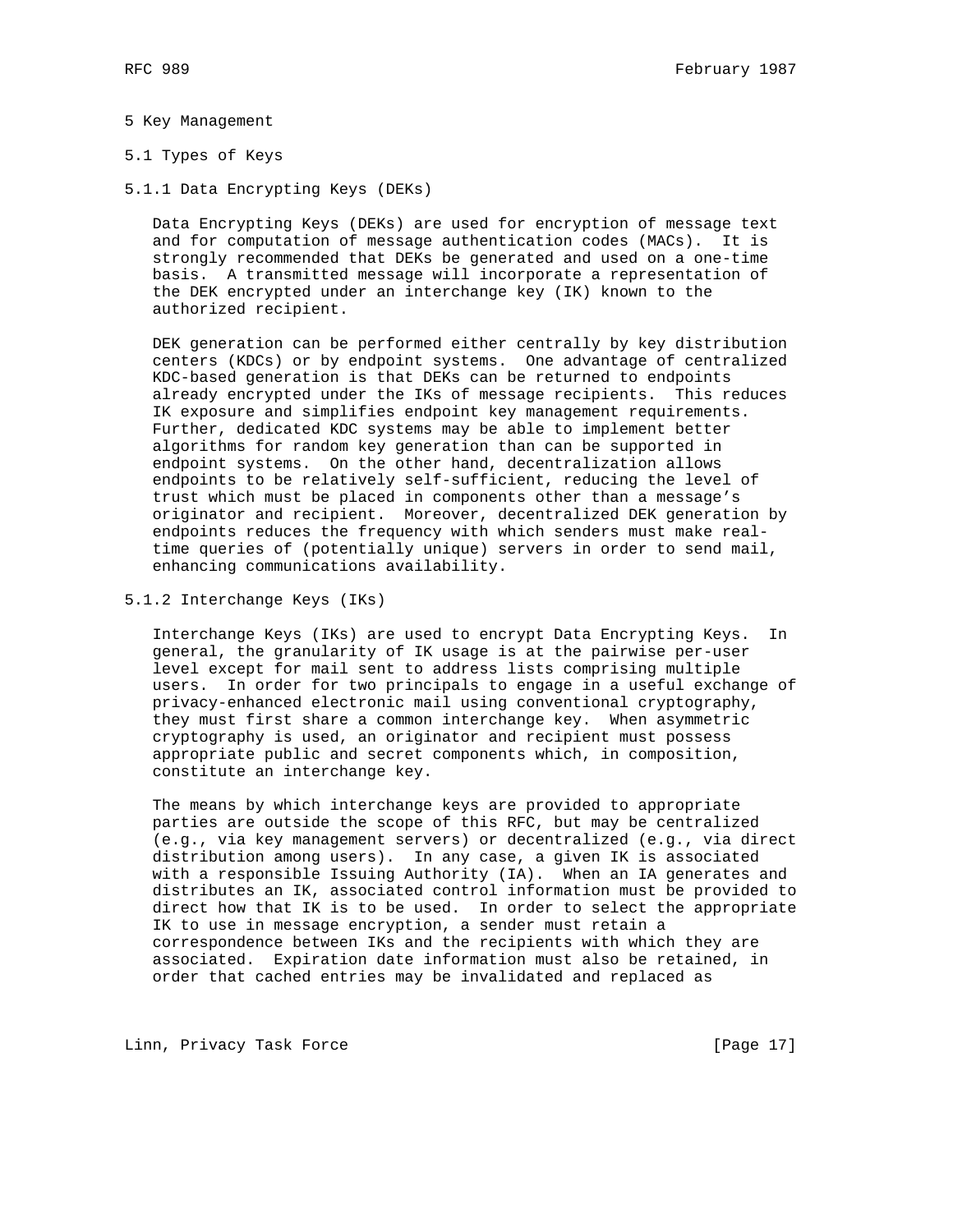appropriate.

 When a privacy-enhanced message is transmitted, an indication of the IK (or IKs, in the case of a message sent to multiple recipients) used for DEK encryption must be included. To this end, the IK ID construct is defined to provide the following data:

- 1. Identification of the relevant Issuing Authority (IA subfield)
- 2. Qualifier string to distinguish the particular IK within the set of IKs distributed by the IA (IK qualifier subfield)
- 3. (Optional) Indicator of IK usage mode (IK use indicator subfield)

 The subfields of an IK ID are delimited with the colon character (":"). The IA and IK qualifier subfields are generated from a restricted character set, as prescribed by the following BNF (using notation as defined in RFC-822, sections 2 and 3.3):

| IAorIKOual := |                                | l*ia-char                                                                                   |
|---------------|--------------------------------|---------------------------------------------------------------------------------------------|
| ia-char       | $\mathbf{1} \equiv \mathbf{1}$ | $DIGIT / ALPHA / "''" / "+" / "("''")" /$                                                   |
|               |                                | " , " / " , " / " /" / " = " / " ? " / " − " / " @ " /<br>"응" / "!" / '"' / " " / "<" / ">" |

 The IK use indicator subfield assumes a value from a small set of reserved strings, described later in this section.

 IA identifiers must be assigned in a manner which assures uniqueness. This can be done on a centralized or hierarchic basis.

 The IK qualifier string format may vary among different IAs, but must satisfy certain functional constraints. An IA's IK qualifiers must be sufficient to distinguish among the set of IKs issued by that IA. Since a message may be sent with multiple IK IDs, corresponding to multiple intended recipients, each recipient must be able to determine which IK is intended for it. Moreover, if no corresponding IK is available in the recipient's database when a message arrives, the recipient must be able to determine which IK to request and to identify that IK's associated IA. Note that different IKs may be used for different messages between a pair of communicants. Consider, for example, one message sent from A to B and another message sent (using the IK-per-list method) from A to a mailing list of which B is a member. The first message would use an IK shared between A and B, but the second would use an IK shared among list members.

Linn, Privacy Task Force [Page 18]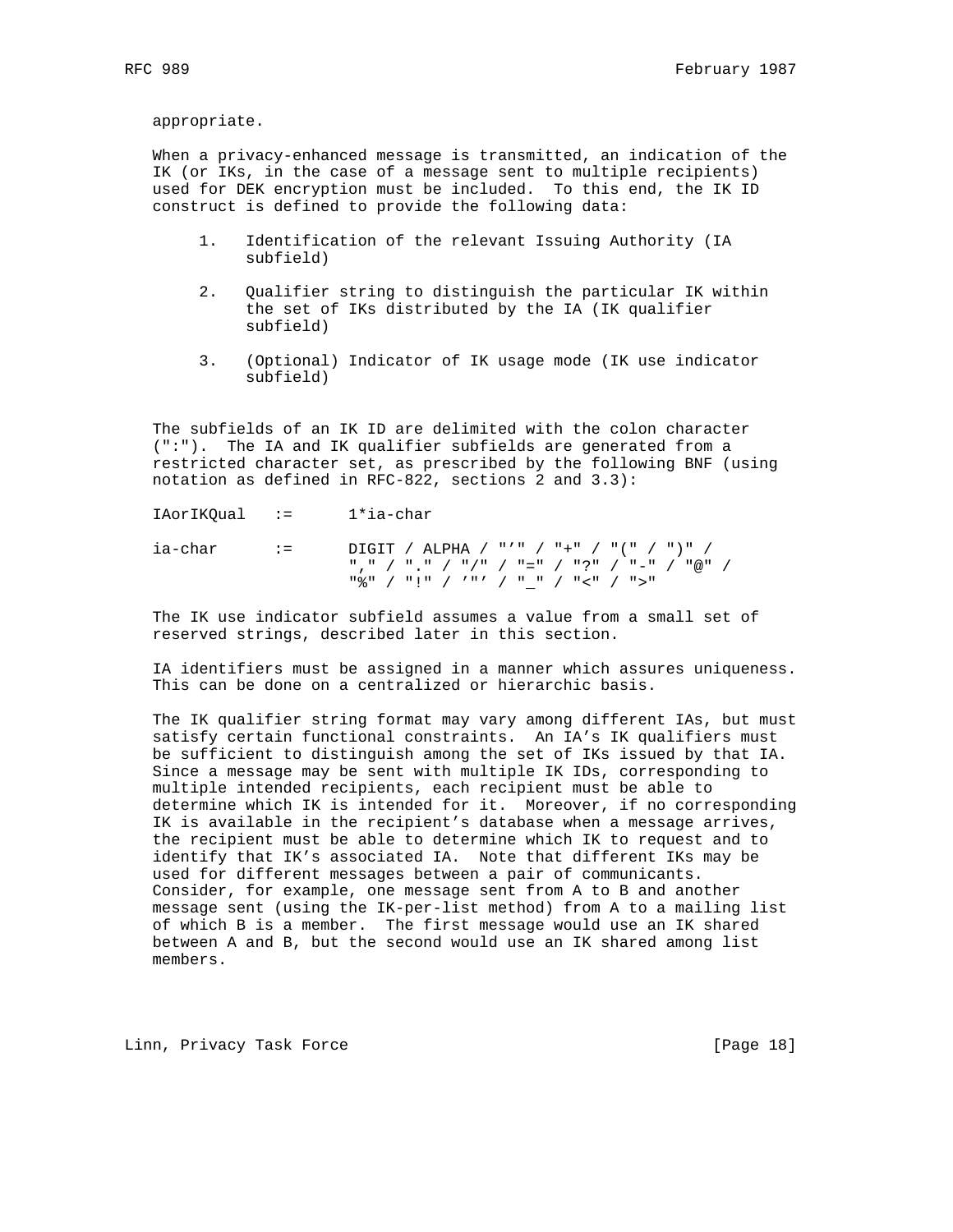While use of a monotonically increasing number as an IK qualifier is sufficient to distinguish among the set of IKs distributed by an IA, it offers no facility for a recipient lacking a matching IK to determine the appropriate IK to request. This suggests that sender and recipient name information should be incorporated into an IK qualifier, along with a number to distinguish among multiple IKs used between a sender/recipient pair. In order to support universal interoperability, it is necessary to assume a universal form for the naming information. General definition of such a form requires further study; issues and possible approaches will be noted in Section 6. As an interim measure, the following IK qualifier format is suggested:

<sender-name>/<recipient-name>/<numid>

where <sender-name> and <recipient-name> are in the following form:

<user>@<domain-qualified-host>

 For the case of installations which transform local host names before transmission into the broader Internet, it is strongly recommended that the host name as presented to the Internet be employed. The <numid> is a contiguous string of decimal digits.

 The IK use indicator subfield is an optional facility, provided to identify the encryption mode in which the IK is to be used. Currently, this subfield may assume the following reserved string values: "ECB" and "EDE"; the default value is ECB.

An example IK ID adhering to this recommendation is as follows:

ptf-kmc:linn@CCY.BBN.COM/privacy-tf@C.ISI.EDU/2:ECB

 This IK ID would indicate that IA "ptf-kmc" has issued an IK for use on messages sent from "linn@CCY.BBN.COM" to "privacy-tf@C.ISI.EDU", that the IA has associated number 2 with that IK, and that the IK is to be used in ECB mode.

 IKs will remain valid for a period which will be longer than a single message and will be identified by an expiration time distributed along with the IK; IK cryptoperiod is dictated in part by a tradeoff between key management overhead and revocation responsiveness. It would be undesirable to delete an IK permanently before receipt of a message encrypted using that IK, as this would render the message permanently undecipherable. Access to an expired IK would be needed, for example, to process mail received by a user (or system) which had been inactive for an extended period of time. In order to enable very old IKs to be deleted, a message's recipient desiring encrypted local long term storage should transform the DEK used for message text encryption via re-encryption under a locally maintained IK, rather than relying on IA maintenance of old IKs for indefinite

Linn, Privacy Task Force [Page 19]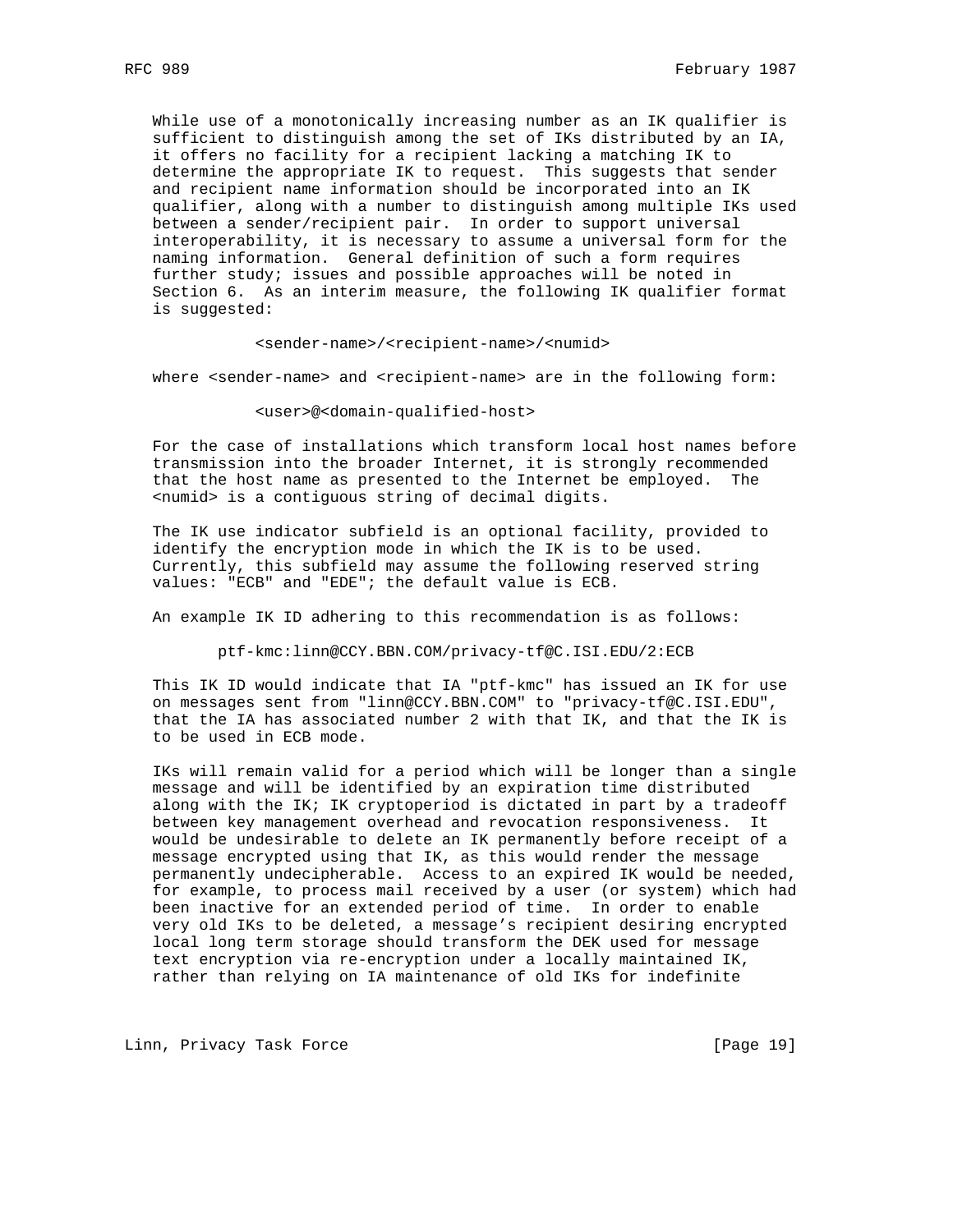periods.

6 User Naming

 Unique naming of electronic mail users, as is needed in order to select corresponding keys correctly, is an important topic and one requiring significant study. A logical association exists between key distribution and name/directory server functions; their relationship is a topic deserving further consideration. These issues have not been fully resolved at this writing. The interim architecture relies on association of IKs with user names represented in a universal form, which has the following properties:

- 1. The universal form must be specifiable by an IA as it distributes IKs and known to a UA as it processes received IKs and IK IDs. If a UA or IA uses addresses in a local form which is different from the universal form, it must be able to perform an unambiguous mapping from the universal form into the local representation.
- 2. The universal form, when processed by a sender UA, must have a recognizable correspondence with the form of a recipient address as specified by a user (perhaps following local transformation from an alias into a universal form)

 It is difficult to ensure these properties throughout the Internet. For example, an MTS which transforms address representations between the local form used within an organization and the global form used for Internet mail transmission may cause property 2 to be violated.

 The use of flat (non-hierarchic) electronic mail user identifiers, which are unrelated to the hosts on which the users reside, appears useful. Personal characteristics, like social security numbers, might be considered. Individually-selected identifiers could be registered with a central authority, but a means to resolve name conflicts would be necessary.

 A point of particular note is the desire to accommodate multiple names for a single individual, in order to represent and allow delegation of various roles in which that individual may act. A naming mechanism that binds user roles to keys is needed. Bindings cannot be immutable since roles sometimes change (e.g., the comptroller of a corporation is fired).

 It may be appropriate to examine the prospect of extending the Domain Name System and its associated name servers to resolve user names to unique user IDs. An additional issue arises with regard to mailing list support: name servers do not currently perform (potentially recursive) expansion of lists into users. ISO and CSNet are working on user-level directory service mechanisms, which may also bear

Linn, Privacy Task Force [Page 20]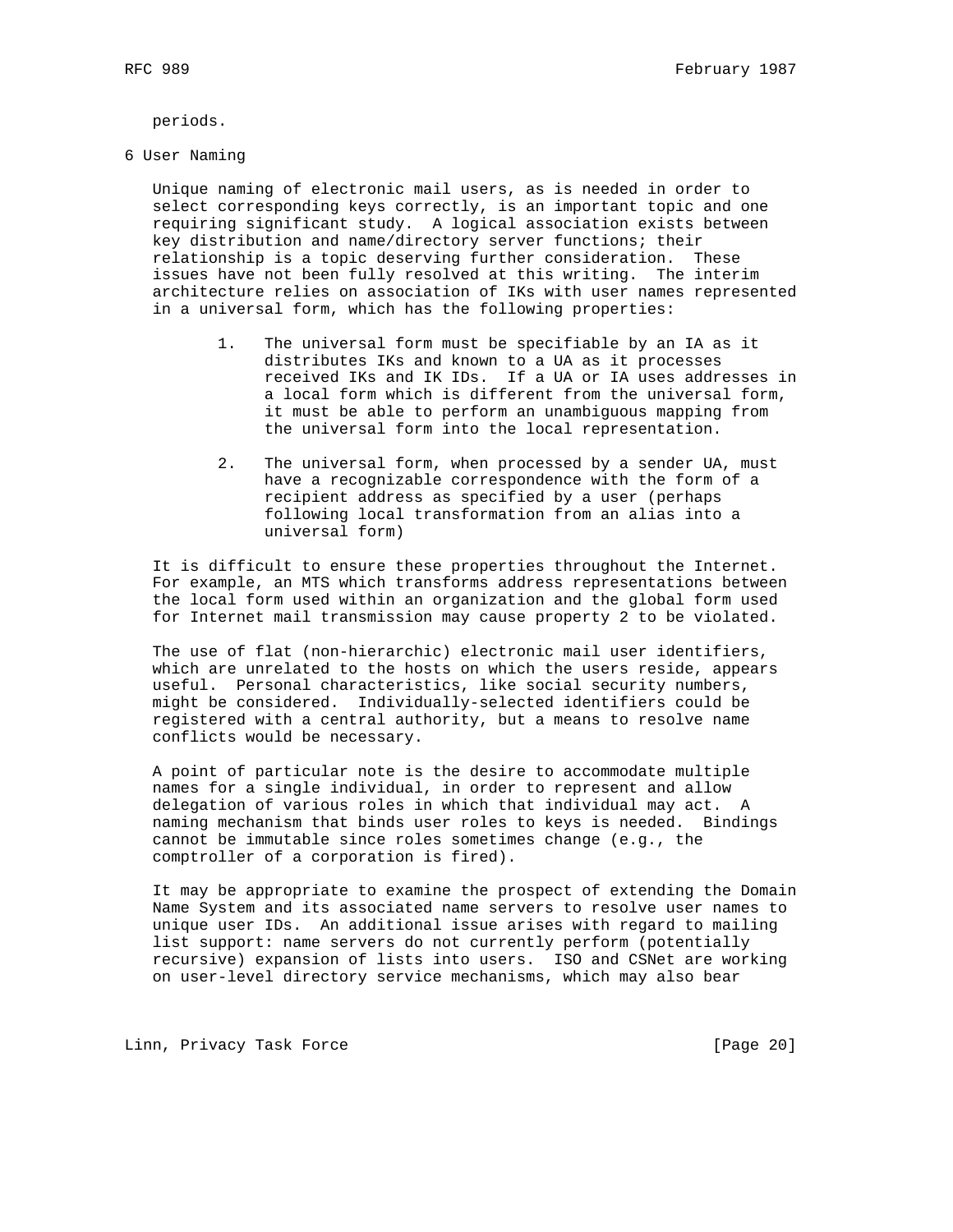consideration.

7 Example User Interface and Implementation

 In order to place the mechanisms and approaches discussed in this RFC into context, this section presents an overview of a prototype implementation. This implementation is a standalone program [10] which is invoked by a user, and lies above the existing UA sublayer. This form of integration offers the advantage that the program can be used in conjunction with a range of UA programs, rather than being compatible only with a particular UA. When a user wishes to apply privacy enhancements to an outgoing message, the user prepares the message's text and invokes the standalone program (interacting with the program in order to provide address information and other data required to perform privacy enhancement processing), which in turn generates output suitable for transmission via the UA. When a user receives a privacy-enhanced message, the UA delivers the message in encrypted form, suitable for decryption and associated processing by the standalone program.

 In this prototype implementation, a cache of IKs is maintained in a local file, with entries managed manually based on pairwise agreements between originators and recipients. This cache is, effectively, a simple database. IKs are selected for transmitted messages based on recipient names, and corresponding IK IDs are placed into the message's encapsulated header. When a message is received, the IK ID is used as a basis for a lookup in the database, yielding the appropriate IK entry. DEKs and IVs are generated dynamically within the program.

 Options (e.g., authentication only vs. authentication with confidentiality service) are selected by command line arguments to the standalone program. Destination addresses are specified in the same fashion. The function of specifying destination addresses to the privacy enhancement program is logically distinct from the function of specifying the corresponding addresses to the UA for use by the MTS. This separation results from the fact that, in many cases, the local form of an address as specified to a UA differs from the Internet global form as used for IK ID fields.

8 Areas For Further Study

 The procedures defined in this RFC are sufficient to support pilot implementation of privacy-enhanced electronic mail transmission among cooperating parties in the Internet. Further effort will be needed, however, to enhance robustness, generality, and interoperability. In particular, further work is needed in the following areas:

 1. User naming techniques, and their relationship to the domain system, name servers, directory services, and key management

Linn, Privacy Task Force [Page 21]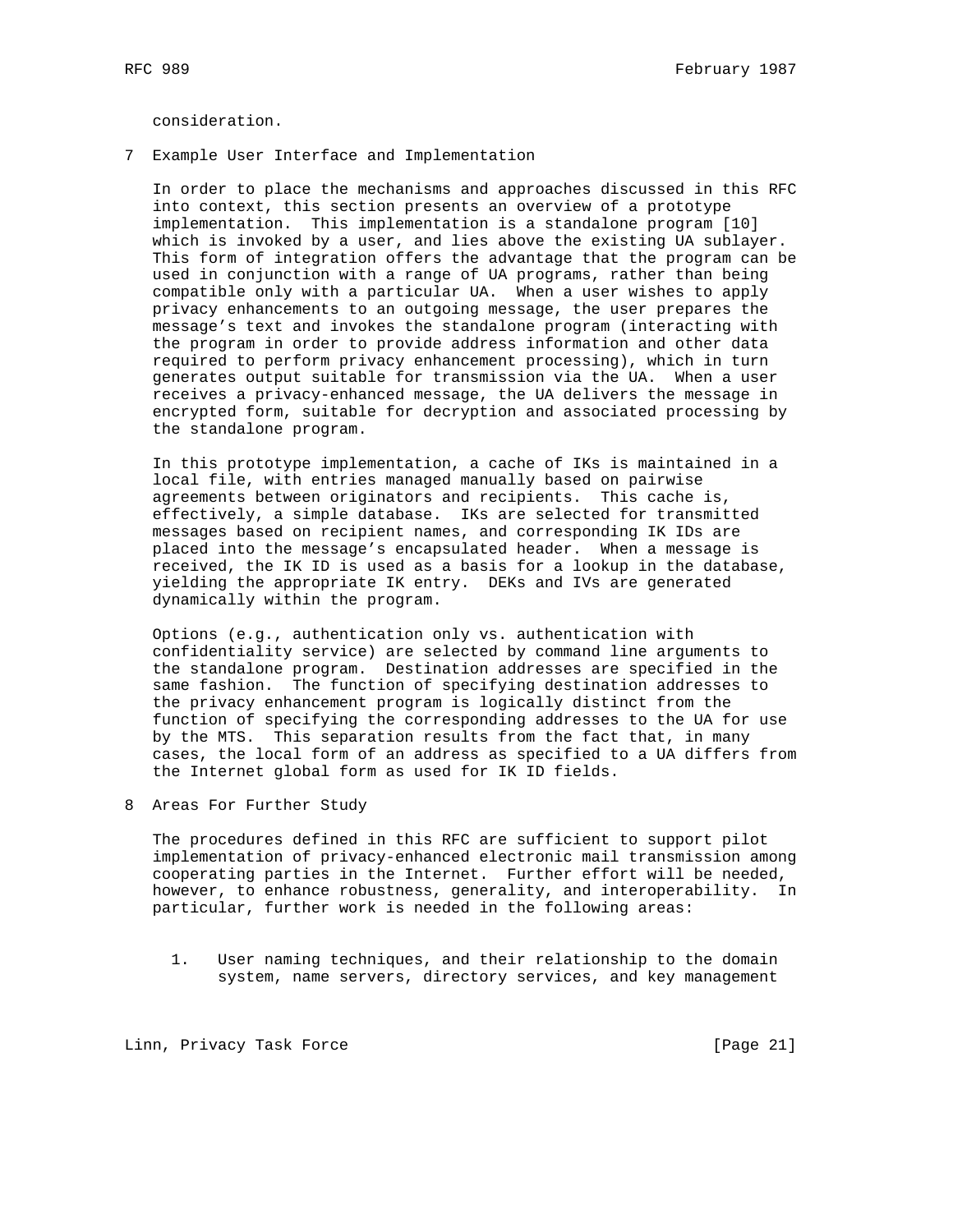functions

- 2. Standardization of Issuing Authority functions, including protocols for communications among IAs and between User Agents and IAs
- 3. Use of public key encryption algorithms to encrypt data encrypting keys
- 4. Interoperability with X.400 mail

 We anticipate generation of subsequent RFCs which will address these topics.

9 References

 This section identifies background references which may be useful to those contemplating use of the mechanisms defined in this RFC.

- ISO 7498/Part 2 Security Architecture, prepared by ISO.TC97/SC 21/WG 1 Ad hoc group on Security, extends the OSI Basic Reference Model to cover security aspects which are general architectural elements of communications protocols, and provides an annex with tutorial and background information.
- US Federal Information Processing Standards Publication (FIPS PUB) 46, Data Encryption Standard, 15 January 1977, defines the encipherment algorithm used for message text encryption and MAC computation.
- FIPS PUB 81, DES Modes of Operation, 2 December 1980, defines specific modes in which the Data Encryption Standard algorithm is to be used to perform encryption and MAC computation.

## NOTES:

- [1] Information Processing Systems: Data Encipherment: Block Cipher Algorithm DEA 1.
- [2] Federal Information Processing Standards Publication 46, Data Encryption Standard, 15 January 1977.
- [3] Information Processing Systems: Data Encipherment: Modes of Operation of a 64-bit Block Cipher
- [4] Federal Information Processing Standards Publication 81, DES Modes of Operation, 2 December 1980.

Linn, Privacy Task Force [Page 22]